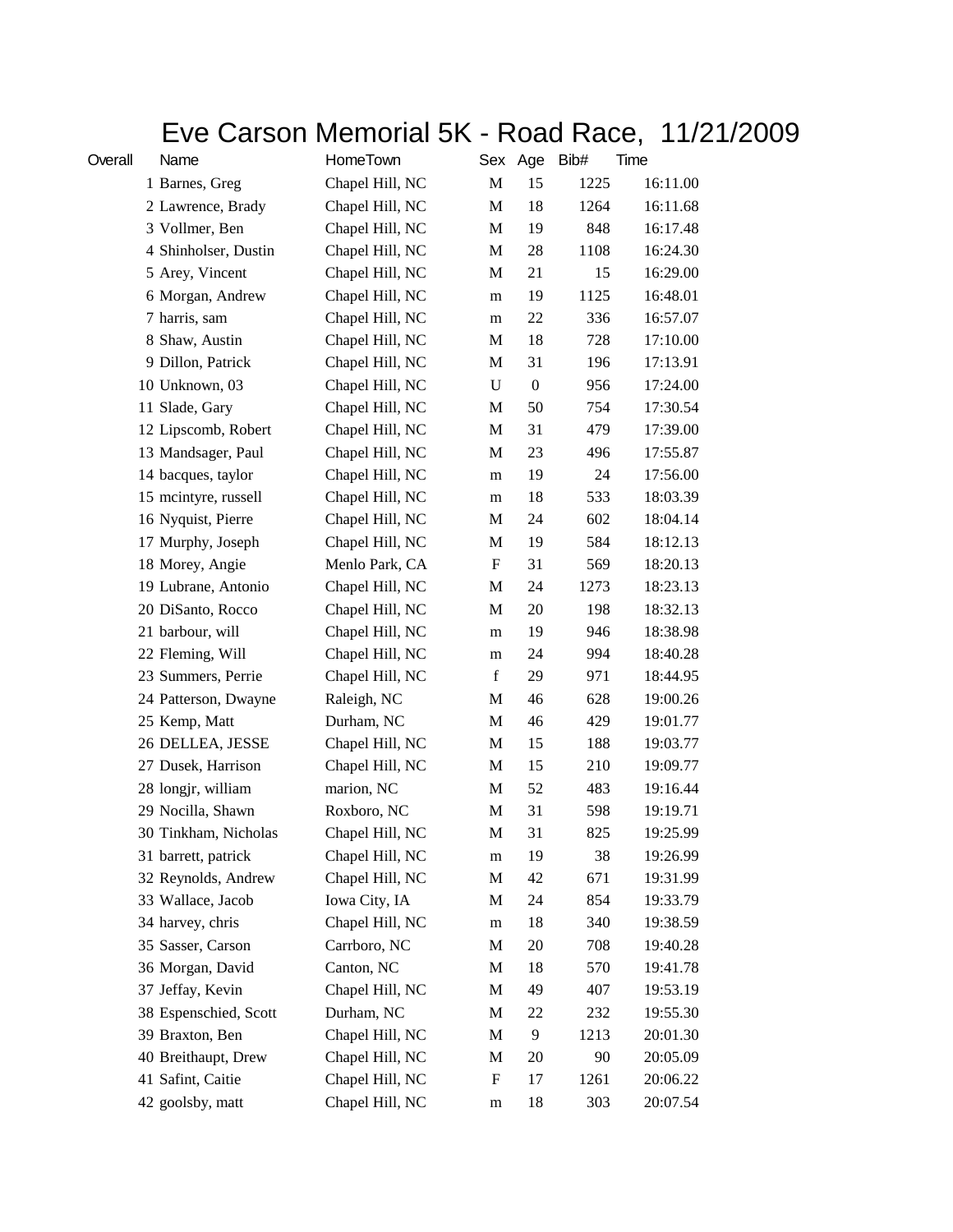| Raleigh, NC     | M           | 21 | 145  | 20:11.37 |
|-----------------|-------------|----|------|----------|
| Chapel Hill, NC | M           | 20 | 357  | 20:15.13 |
| Chapel Hill, NC | M           | 19 | 328  | 20:17.36 |
| Chapel Hill, NC | M           | 19 | 640  | 20:18.35 |
| Chapel Hill, NC | m           | 18 | 940  | 20:19.36 |
| Chapel Hill, NC | m           | 50 | 1276 | 20:22:00 |
| Carrboro, NC    | F           | 23 | 888  | 20:23.09 |
| Durham, NC      | m           | 32 | 962  | 20:26.09 |
| Chapel Hill, NC | m           | 24 | 1011 | 20:28.09 |
| Chapel Hill, NC | F           | 21 | 857  | 20:31.09 |
| Chapel Hill, NC | f           | 22 | 361  | 20:34.51 |
| Carrboro, NC    | М           | 24 | 55   | 20:39.06 |
| Chapel Hill, NC | M           | 26 | 1134 | 20:39.53 |
| Wilmington, DE  | m           | 21 | 945  | 20:41.96 |
| Chapel Hill, NC | M           | 22 | 254  | 20:46.96 |
| Chapel Hill, NC | m           | 27 | 1127 | 20:55.96 |
| Chapel Hill, NC | M           | 19 | 177  | 20:57.96 |
| Raleigh, NC     | M           | 31 | 556  | 21:00.45 |
| Chapel Hill, NC | M           | 30 | 1138 | 21:01.08 |
| wilson, NC      | M           | 19 | 459  | 21:01.08 |
| Mooresville, NC | F           | 18 | 187  | 21:01.39 |
| Chapel Hill, NC | m           | 21 | 989  | 21:10.84 |
| Chapel Hill, NC | m           | 14 | 976  | 21:12.84 |
| Chapel Hill, NC | $\mathbf f$ | 20 | 960  | 21:13.89 |
| Chapel Hill, NC | M           | 20 | 749  | 21:14.76 |
| Chapel Hill, NC | F           | 20 | 760  | 21:16.89 |
| Carrboro, NC    | M           | 54 | 504  | 21:26.89 |
| Chapel Hill, NC | M           | 26 | 1144 | 21:27.89 |
| Southport, NC   | M           | 40 | 100  | 21:29.89 |
| Chapel Hill, NC | M           | 12 | 1268 | 21:36.88 |
| Chapel Hill, NC | $\mathbf f$ | 20 | 847  | 21:36.96 |
| Durham, NC      | M           | 43 | 456  | 21:44.88 |
| Chapel Hill, NC | m           | 27 | 996  | 21:47.45 |
| Chapel Hill, NC | M           | 47 | 10   | 21:47.76 |
| Chapel Hill, NC | F           | 21 | 634  | 21:48.07 |
| Carrboro, NC    | M           | 59 | 89   | 21:49.07 |
| Mt. Airy, NC    | ${\rm m}$   | 20 | 288  | 21:49.25 |
| Chapel Hill, NC | M           | 52 | 287  | 21:55.77 |
| Chapel Hill, NC | M           | 23 | 695  | 21:58.04 |
| Chapel Hill, NC | $f_{\rm}$   | 18 | 955  | 22:02.59 |
| Carrboro, NC    | F           | 19 | 476  | 22:03.59 |
| Wilmington, NC  | M           | 42 | 424  | 22:07.17 |
| Greensboro, NC  | M           | 20 | 395  | 22:10.68 |
| Carrboro, NC    | M           | 49 | 993  | 22:12.85 |
|                 |             |    |      |          |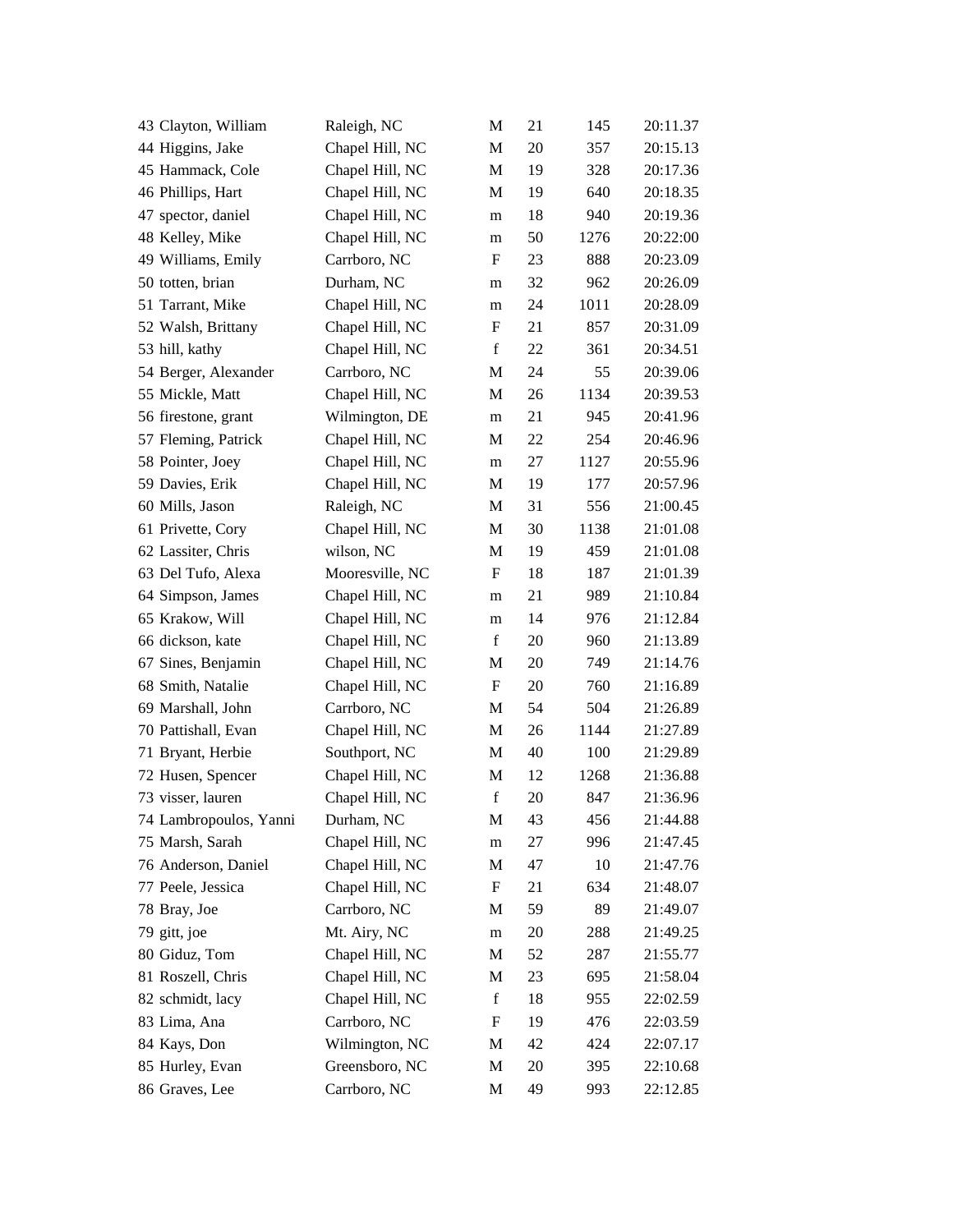| 87 Lohman, Ken         | Chapel Hill, NC       | М                         | 50 | 1278  | 22:13.9  |
|------------------------|-----------------------|---------------------------|----|-------|----------|
| 88 Knelson, Mark       | DURHAM, NC            | M                         | 50 | 439   | 22:14.14 |
| 89 Wackerow, Paul      | Chapel Hill, NC       | M                         | 24 | 849   | 22:15.18 |
| 90 Van Ark, Jonathan   | Chapel Hill, NC       | M                         | 47 | 843   | 22:18.68 |
| 91 Shepard, Rachel     | Odessa, FL            | F                         | 19 | 733   | 22:19.50 |
| 92 Somuk, Edward       | Morrisville, NC       | M                         | 34 | 775   | 22:20.43 |
| 93 Miller, Curtis      | Chapel Hill, NC       | М                         | 19 | 1139  | 22:20.75 |
| 94 Ware, Matt          | Chapel Hill, NC       | m                         | 38 | 970   | 22:22.45 |
| 95 Beeson, Travis      | <b>BURLINGTON, NC</b> | M                         | 26 | 48    | 22:25.04 |
| 96 Nieman, Jeff        | Hillsborough, NC      | M                         | 32 | 595   | 22:26.04 |
| 97 Haynes, Parker      | Chapel Hill, NC       | M                         | 20 | 345   | 22:27.04 |
| 98 Hu, Jianxin         | Chapel Hill, NC       | M                         | 37 | 1140  | 22:29.37 |
| 99 perkins, dj         | Chapel Hill, NC       | m                         | 25 | 635   | 22:30.42 |
| 100 Bridger, Leslie    | Wilmington, NC        | F                         | 21 | 94    | 22:31.58 |
| 101 Minogue, Kevin     | Chapel Hill, NC       | M                         | 19 | 557   | 22:32.14 |
| 102 sykes, robert      | Chapel Hill, NC       | m                         | 20 | 807   | 22:34.18 |
| 103 Weaver, Elizabeth  | Chapel Hill, NC       | F                         | 20 | 867   | 22:36.16 |
| 104 Kumar-Hardy, Kabir | Chapel Hill, NC       | M                         | 13 | 450   | 22:36.61 |
| 105 Abadi, Mark        | Chapel Hill, NC       | M                         | 19 | 6     | 22:38.61 |
| 106 Yu, Hongyou        | Carrboro, NC          | M                         | 30 | 915   | 22:39.61 |
| 107 Cole, Geoffrey     | Chapel Hill, NC       | M                         | 20 | 148   | 22:40.61 |
| 108 Widmeyer, Jeffrey  | Chapel Hill, NC       | М                         | 30 | 1220  | 22:43.28 |
| 109 Zaytoun, Mary      | Raleigh, NC           | $\boldsymbol{\mathrm{F}}$ | 19 | 916   | 22:44.06 |
| 110 Chapman, Connor    | CHARLOTTE, NC         | M                         | 18 | 132   | 22:44.28 |
| 111 Perry, Walter      | Chapel Hill, NC       | M                         | 21 | 636   | 22:47.42 |
| 112 Koester, Jenna     | <b>BURLINGTON, NC</b> | F                         | 17 | 443   | 22:51.22 |
| 113 sampson, andrew    | Chapel Hill, NC       | М                         | 32 | 703   | 22:54.22 |
| 114 powell, helen      | <b>BURLINGTON, NC</b> | $\mathbf f$               | 17 | 1107  | 22:54.82 |
| 115 Puckett, Jennifer  | Chapel Hill, NC       | F                         | 22 | 652   | 22:55.33 |
| 116 Cardwell, Ramsey   | Chapel Hill, NC       | M                         | 21 | 119   | 22:57.65 |
| 117 Elder, Blake       | Apex, NC              | M                         | 18 | 223   | 23:00.65 |
| 118 Birbilis, Julie    | Chapel Hill, NC       | ${\rm F}$                 | 23 | 63    | 23:01.65 |
| 119 Agren, Peter       | Durham, NC            | M                         | 35 | $\,8$ | 23:02.70 |
| 120 Segarra, Michael   | Chapel Hill, NC       | M                         | 19 | 723   | 23:04.87 |
| 121 McTier, Alex       | Chapel Hill, NC       | F                         | 21 | 539   | 23:04.90 |
| 122 Mazzocchi, Jay     | Chapel Hill, NC       | M                         | 50 | 523   | 23:05.51 |
| 123 Yates, Julie       | Chapel Hill, NC       | $\mathbf f$               | 24 | 985   | 23:05.90 |
| 124 Schweppe, Sarah    | Chapel Hill, NC       | ${\rm F}$                 | 21 | 1151  | 23:08.28 |
| 125 Haac, Jillian      | Wilmington, DE        | $\mathbf f$               | 21 | 321   | 23:08.49 |
| 126 Lewis, William     | Chapel Hill, NC       | M                         | 24 | 474   | 23:08.49 |
| 127 Bever, Lindsay     | Chapel Hill, NC       | ${\rm F}$                 | 20 | 58    | 23:10.49 |
| 128 Mizelle, Sara      | Chapel Hill, NC       | F                         | 40 | 561   | 23:13.27 |
| 129 Wise, Tyler        | Chapel Hill, NC       | m                         | 14 | 1002  | 23:15.69 |
| 130 Young, Everett     | Bogart, GA            | M                         | 18 | 913   | 23:16.09 |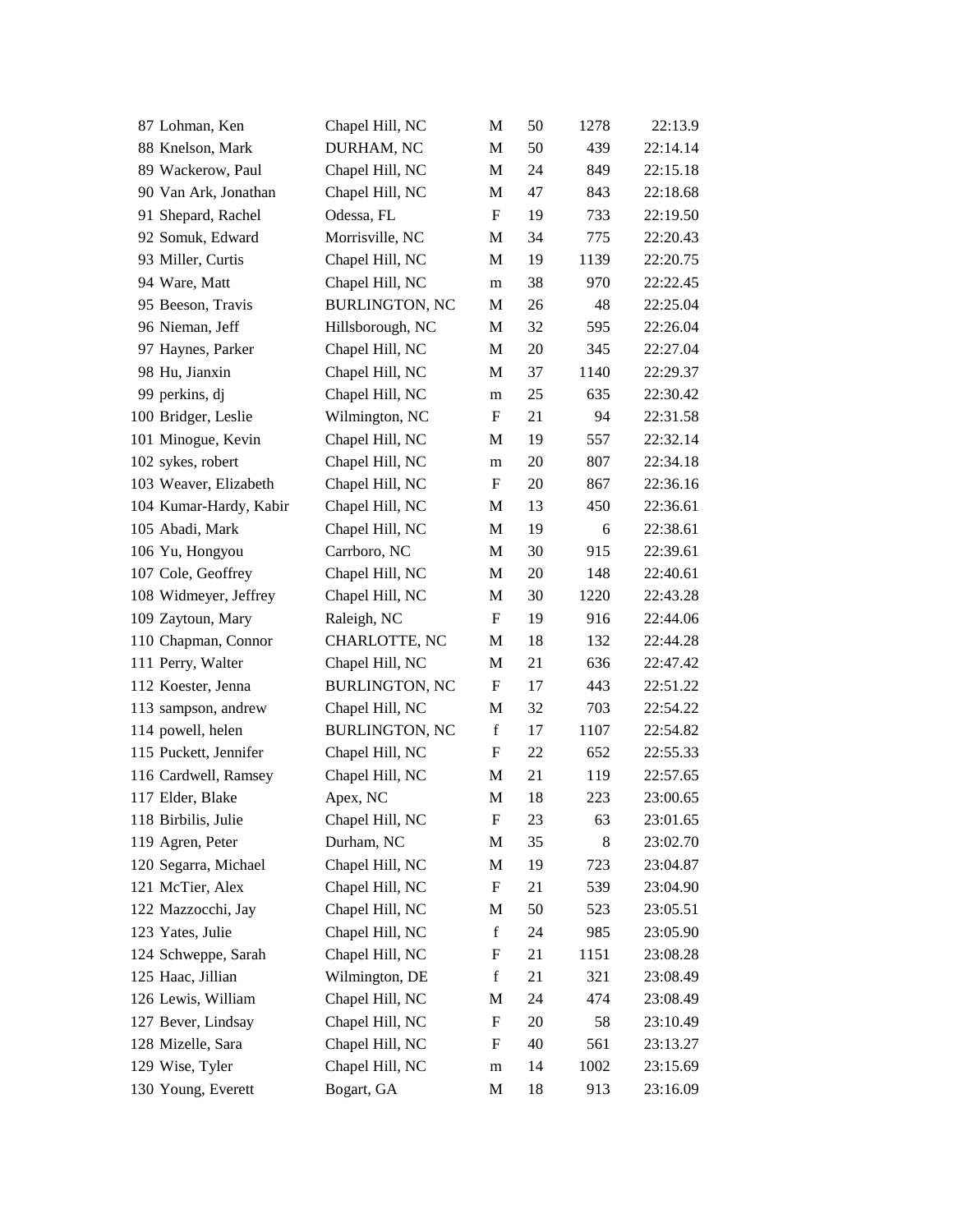| 131 Feingold, Steven   | Raleigh, NC           | M                         | 22 | 246  | 23:16.69 |
|------------------------|-----------------------|---------------------------|----|------|----------|
| 132 Applebaum, Carly   | Chapel Hill, NC       | $\mathbf F$               | 20 | 13   | 23:17.49 |
| 133 Kurlander, Jacob   | Carrboro, NC          | M                         | 28 | 451  | 23:20.49 |
| 134 Vinsin, Becca      | Chapel Hill, NC       | $\mathbf f$               | 19 | 992  | 23:20.50 |
| 135 stopa, graham      | Chapel Hill, NC       | m                         | 13 | 799  | 23:21.50 |
| 136 Tanner, Brian      | Chapel Hill, NC       | М                         | 13 | 1000 | 23:24.26 |
| 137 vega, jaime        | Durham, NC            | m                         | 27 | 1106 | 23:24.92 |
| 138 Smith, Brent       | CARY, NC              | M                         | 30 | 757  | 23:24.92 |
| 139 Smythe, Dante      | Chapel Hill, NC       | M                         | 19 | 768  | 23:25.26 |
| 140 Dyer, Tristan      | Raleigh, NC           | M                         | 21 | 214  | 23:28.45 |
| 141 Dunlevie, Scott    | Atlanta, GA           | M                         | 18 | 207  | 23:28.77 |
| 142 stefanick, michael | Raleigh, NC           | m                         | 20 | 786  | 23:28.77 |
| 143 Ollila, Mary       | Chapel Hill, NC       | $\mathbf f$               | 40 | 1133 | 23:29.77 |
| 144 Hoying, Joseph     | Raleigh, NC           | M                         | 28 | 385  | 23:30.09 |
| 145 Johnson, Brooke    | Chapel Hill, NC       | F                         | 18 | 1274 | 23:30.77 |
| 146 Schwartz, Cody     | Chapel Hill, NC       | M                         | 24 | 718  | 23:31.24 |
| 147 Collins, Zandy     | Chapel Hill, NC       | m                         | 28 | 1009 | 23:34.47 |
| 148 Palma, Joy         | Chapel Hill, NC       | F                         | 24 | 621  | 23:36.76 |
| 149 DAvis, Amy         | Raleigh, NC           | F                         | 44 | 178  | 23:36.76 |
| 150 pridgen, kyle      | Concord, NC           | m                         | 19 | 649  | 23:37.01 |
| 151 Gunn, James        | <b>BURLINGTON, NC</b> | M                         | 22 | 315  | 23:37.76 |
| 152 Bressman, Benjamin | Chapel Hill, NC       | М                         | 31 | 92   | 23:37.76 |
| 153 Bayne, Bobby       | Chapel Hill, NC       | M                         | 14 | 1207 | 23:39.76 |
| 154 Oliver, Jessica    | Chapel Hill, NC       | F                         | 25 | 607  | 23:41.76 |
| 155 Shelnutt, Gary     | Durham, NC            | M                         | 47 | 732  | 23:43.76 |
| 156 Baldwin, Anna      | Chapel Hill, NC       | $\boldsymbol{\mathrm{F}}$ | 21 | 31   | 23:45.76 |
| 157 Clapp, Mark        | Chapel Hill, NC       | М                         | 24 | 138  | 23:46.76 |
| 158 Gerdon, Rebecca    | Chapel Hill, NC       | $\boldsymbol{\mathrm{F}}$ | 18 | 283  | 23:47.76 |
| 159 Loftis, Taylor     | Chapel Hill, NC       | F                         | 21 | 481  | 23:53.23 |
| 160 Jacaruso, Martin   | Haw River, NC         | M                         | 22 | 402  | 23:54.78 |
| 161 Leghart, Kendra    | Chapel Hill, NC       | F                         | 22 | 467  | 23:56.22 |
| 162 smith, michael     | Chapel Hill, NC       | m                         | 21 | 1112 | 23:56.22 |
| 163 Martin, Andrew     | Chapel Hill, NC       | M                         | 21 | 506  | 23:57.54 |
| 164 Carter, George     | Chapel Hill, NC       | M                         | 24 | 125  | 23:58.22 |
| 165 stockton, katie    | Winston-Salem, NC     | f                         | 18 | 795  | 24:00.22 |
| 166 holton, john       | Chapel Hill, NC       | m                         | 24 | 938  | 24:00.22 |
| 167 Mattsson, Hanna    | Chapel Hill, NC       | ${\rm F}$                 | 24 | 517  | 24:01.22 |
| 168 Bresky, Carole Lee | Pittsboro, NC         | F                         | 55 | 91   | 24:02.22 |
| 169 Hardee, Jamieson   | Greenville, NC        | F                         | 22 | 332  | 24:03.22 |
| 170 Schaler, Katie     | Raleigh, NC           | F                         | 28 | 714  | 24:05.22 |
| 171 Suss, Carolyn      | Fuquay-Varina, NC     | F                         | 28 | 803  | 24:07.22 |
| 172 McNeill, Meredith  | Raleigh, NC           | ${\rm F}$                 | 20 | 538  | 24:09.22 |
| 173 Patterson, Jane    | Raleigh, NC           | F                         | 46 | 629  | 24:10.22 |
| 174 Cannon, Lindsey    | Chapel Hill, NC       | F                         | 20 | 118  | 24:11.22 |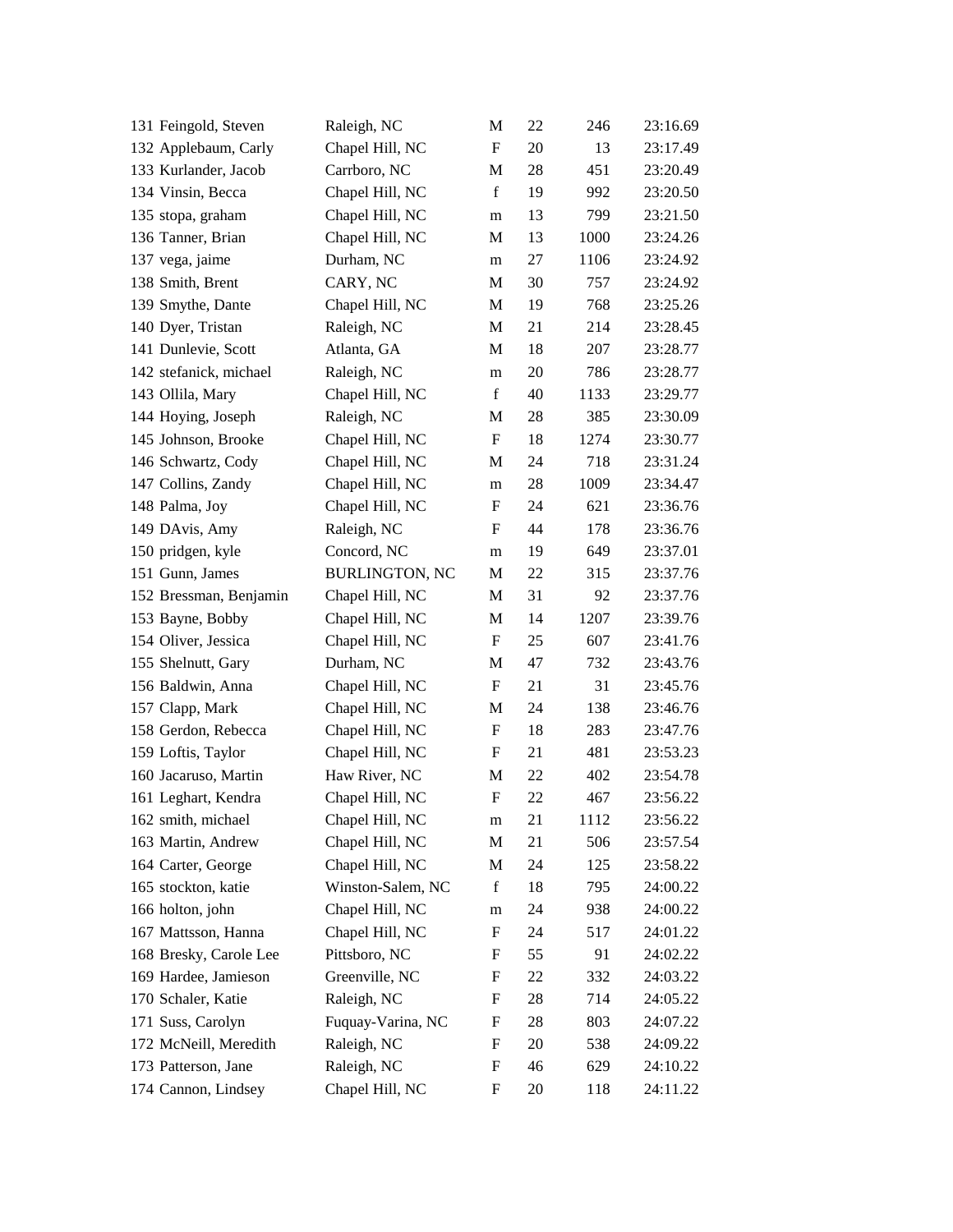| 175 hounshell, katherine               | Raleigh, NC        | $\mathbf f$               | 19 | 379  | 24:11.22 |
|----------------------------------------|--------------------|---------------------------|----|------|----------|
| 176 Palmer, James                      | Chapel Hill, NC    | m                         | 57 | 1122 | 24:12.22 |
| 177 Carlstein, Joey                    | Chapel Hill, NC    | m                         | 10 | 1119 | 24:13.22 |
| 178 Wooten, Lauren                     | Chapel Hill, NC    | F                         | 18 | 901  | 24:14.22 |
| 179 Davies, Alex                       | Charlotte, NC      | F                         | 18 | 176  | 24:15.22 |
| 180 Scagnelli, Daniel                  | Beech Mountain, NC | M                         | 25 | 713  | 24:16.22 |
| 181 Wagner, Allie                      | Chapel Hill, NC    | F                         | 19 | 850  | 24:17.22 |
| 182 Sobba, Gary                        | Chapel Hill, NC    | m                         | 46 | 1013 | 24:18.71 |
| 183 baranowski, michael                | Matthews, NC       | m                         | 25 | 1104 | 24:19.20 |
| 184 smith, brendan                     | Cary, NC           | M                         | 16 | 756  | 24:22.20 |
| 185 Hill, Jill Marie                   | Chapel Hill, NC    | $\mathbf F$               | 30 | 359  | 24:23.20 |
| 186 Kelly, Sam                         | Cary, NC           | М                         | 17 | 428  | 24:23.20 |
| 187 Dillmore, Shannon                  | Raleigh, NC        | M                         | 34 | 194  | 24:25.32 |
| 188 Spangler, Matthew                  | Chapel Hill, NC    | M                         | 19 | 779  | 24:25.32 |
| 189 Rosia, Gary                        | CARY, NC           | M                         | 42 | 692  | 24:26.71 |
| 190 Stewart, Katherine                 | Carrboro, NC       | F                         | 24 | 792  | 24:27.32 |
| 191 Calvert, Katherine                 | Chapel Hill, NC    | F                         | 16 | 1202 | 24:31.32 |
| 192 Rowberry, Ariana                   | Chapel Hill, NC    | F                         | 19 | 697  | 24:33.32 |
| 193 li, xiao                           | Durham, NC         | m                         | 22 | 933  | 24:34.75 |
| 194 Carpenter, Jennings                | Chapel Hill, NC    | М                         | 21 | 122  | 24:35.75 |
| 195 Nowell, Danny                      | Chapel Hill, NC    | m                         | 16 | 1126 | 24:35.75 |
| 196 Kuphart, Nick                      | Chapel Hill, NC    | М                         | 23 | 1142 | 24:36.75 |
| 197 Williams, David                    | Chapel Hill, NC    | m                         | 29 | 972  | 24:37.75 |
| 198 Johansen, Robert                   | Chapel Hill, NC    | M                         | 19 | 409  | 24:37.75 |
| 199 Goldstein, Zach                    | Chapel Hill, NC    | M                         | 16 | 296  | 24:40.75 |
| 200 Saunders, Caroline                 | Chapel Hill, NC    | $\boldsymbol{\mathrm{F}}$ | 22 | 710  | 24:41.75 |
| 201 Saunders, Julia                    | Chapel Hill, NC    | F                         | 19 | 711  | 24:41.75 |
| 202 Morgan, William                    | Chapel Hill, NC    | m                         | 46 | 1123 | 24:42.75 |
| 203 Hugosson, Heather                  | winston-salem, nc  | F                         | 46 | 392  | 24:43.75 |
| 204 Langdon, Rob                       | Chapel Hill, NC    | M                         | 22 | 1136 | 24:45.75 |
| 205 Meyer, Will                        | Chapel Hill, NC    | M                         | 19 | 543  | 24:46.75 |
| 206 Hennessy, Grace                    | Chapel Hill, NC    | F                         | 19 | 354  | 24:47.75 |
| 207 Robinson, Nick                     | Chapel Hill, NC    | M                         | 45 | 683  | 24:49.96 |
| 208 Deal, Meredith                     | Charlotte, NC      | $\boldsymbol{\mathrm{F}}$ | 19 | 182  | 24:52.96 |
| 209 Howes, Matt                        | Chapel Hill, NC    | M                         | 13 | 382  | 24:52.96 |
| 210 Cannon, Katharine                  | Durham, NC         | $\boldsymbol{\mathrm{F}}$ | 36 | 117  | 24:54.82 |
| 211 Rich, Emily                        | Lancaster, PA      | F                         | 19 | 672  | 24:56.25 |
| 212 Whisenant, Alison                  | Chapel Hill, NC    | F                         | 19 | 874  | 24:56.25 |
| 213 knop, kallie                       | charlotte, NC      | $\mathbf f$               | 21 | 957  | 24:56.84 |
| 214 Clare, Patrick                     | Chapel Hill, NC    | M                         | 22 | 139  | 24:58.23 |
| 215 Larkin, Rian                       | Chapel Hill, NC    | $\boldsymbol{\mathrm{F}}$ | 34 | 1275 | 24:59.23 |
| 216 Wezyk, Mary                        | Chapel Hill, NC    | F                         | 35 | 873  | 25:00.23 |
|                                        |                    |                           |    |      |          |
| 217 Goodwin-Brown, Hannah Carrboro, NC |                    | F                         | 24 | 302  | 25:00.23 |
| 218 sampson, johanna                   | Chapel Hill, NC    | F                         | 31 | 704  | 25:01.42 |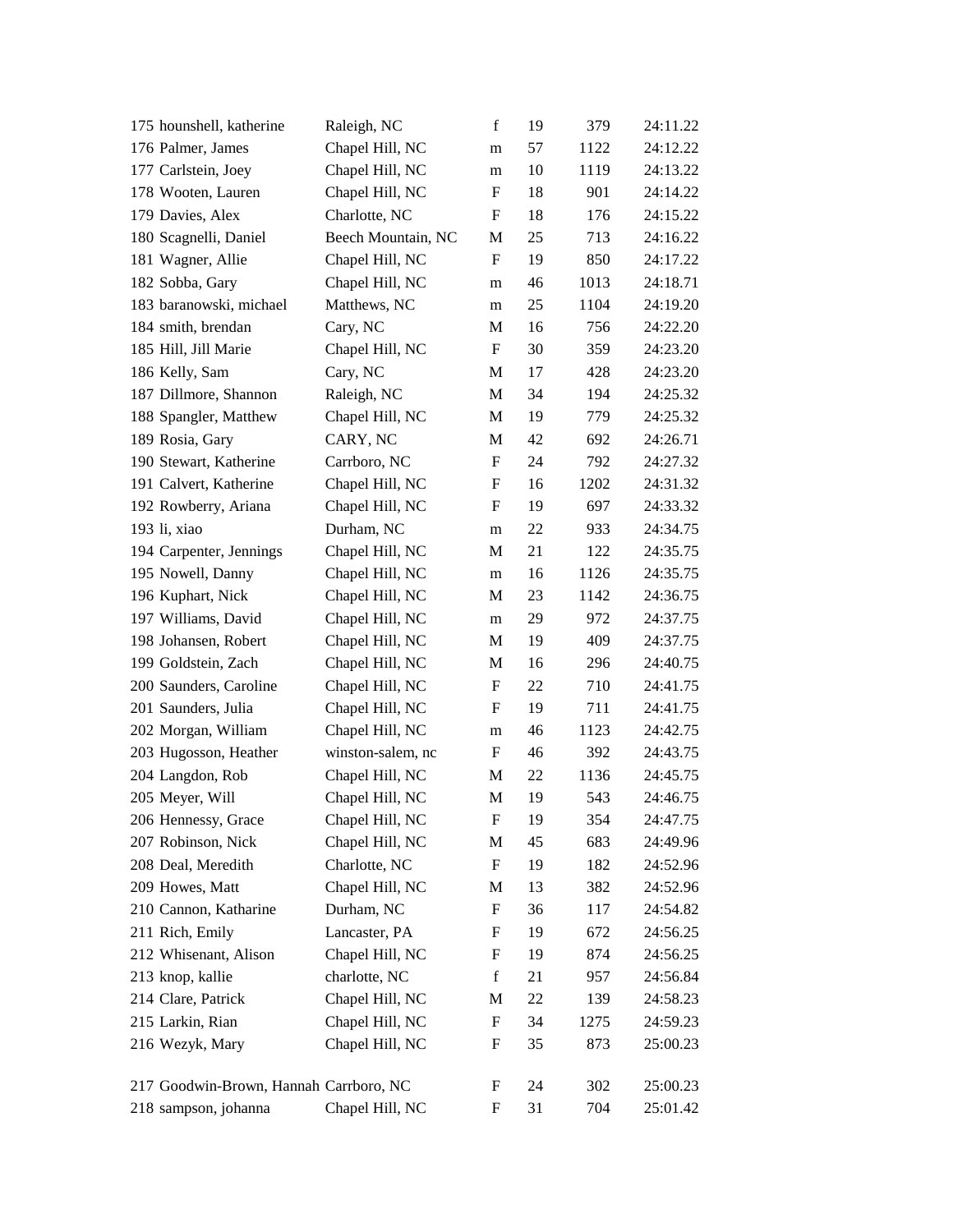| 219 Walco, Max         | CARY, NC              | M                         | 29 | 852  | 25:02.67 |
|------------------------|-----------------------|---------------------------|----|------|----------|
| 220 Bullard, Lisa      | Chapel Hill, NC       | $\boldsymbol{\mathrm{F}}$ | 37 | 1224 | 25:04.23 |
| 221 Golat, William     | Chapel Hill, NC       | M                         | 52 | 1267 | 25:08.97 |
| 222 Lewis, William     | Chapel Hill, NC       | M                         | 22 | 475  | 25:09.97 |
| 223 James, William     | Raleigh, NC           | $\mathbf M$               | 20 | 405  | 25:13.41 |
| 224 Heath III, Forrest | Mebane, NC            | M                         | 11 | 346  | 25:14.04 |
| 225 Reeder, Matt       | Chapel Hill, NC       | m                         | 29 | 995  | 25:17.04 |
| 226 dent, anthony      | Chapel Hill, NC       | m                         | 19 | 190  | 25:18.56 |
| 227 garcha, jasdeep    | Raleigh, NC           | m                         | 21 | 930  | 25:18.64 |
| 228 Huskins, Alexandra | Chapel Hill, NC       | F                         | 21 | 396  | 25:18.99 |
| 229 Ferrell, Ashley    | wilson, NC            | F                         | 19 | 247  | 25:23.21 |
| 230 Hall, Jamie        | Raleigh, NC           | M                         | 33 | 324  | 25:25.21 |
| 231 harding, amanda    | Colfax, NC            | $\mathbf f$               | 18 | 941  | 25:26.21 |
| 232 regan, ellen       | Chapel Hill, NC       | $\mathbf f$               | 22 | 668  | 25:27.21 |
| 233 Lareau, Stephen    | Carrboro, NC          | M                         | 23 | 457  | 25:28.75 |
| 234 Crume, Richard     | Chapel Hill, NC       | M                         | 57 | 169  | 25:29.40 |
| 235 Hicks, Anasa       | Chapel Hill, NC       | F                         | 20 | 356  | 25:30.40 |
| 236 BIGELOW, REGAN     | Haw River, NC         | $\boldsymbol{\mathrm{F}}$ | 30 | 61   | 25:30.40 |
| 237 Biggers, William   | Carrboro, NC          | M                         | 24 | 62   | 25:31.40 |
| 238 Hugosson, Annika   | Winston-Salem, NC     | $\boldsymbol{\mathrm{F}}$ | 19 | 391  | 25:32.40 |
| 239 hoff, margaret     | Durham, NC            | $\mathbf f$               | 21 | 934  | 25:33.96 |
| 240 Hughes, Leah       | Denton, NC            | F                         | 21 | 388  | 25:34.52 |
| 241 LaFon, Matt        | Raleigh, NC           | M                         | 31 | 453  | 25:34.52 |
| 242 Rutecki, Maria     | Chapel Hill, NC       | F                         | 24 | 701  | 25:35.52 |
| 243 Stapp, Henry       | Chapel Hill, NC       | m                         | 14 | 1001 | 25:36.52 |
| 244 mudd, whitney      | Chapel Hill, NC       | $\mathbf f$               | 22 | 577  | 25:38.52 |
| 245 baker, courtney    | Mebane, NC            | f                         | 27 | 28   | 25:40.52 |
| 246 Neville, Paul      | Chapel Hill, NC       | M                         | 58 | 589  | 25:40.95 |
| 247 rabold, elizabeth  | Chapel Hill, NC       | $\mathbf f$               | 24 | 943  | 25:43.57 |
| 248 menesick, stephen  | Chapel Hill, NC       | m                         | 20 | 967  | 25:45.57 |
| 249 Bishop, Sarah      | Chapel Hill, NC       | F                         | 20 | 64   | 25:46.57 |
| 250 O'Brian, Jeannine  | Chapel Hill, NC       | $\boldsymbol{\mathrm{F}}$ | 21 | 604  | 25:46.79 |
| 251 chandler, kevin    | Chapel Hill, NC       | m                         | 21 | 130  | 25:47.25 |
| 252 Evans, Emily       | Chapel Hill, NC       | F                         | 19 | 236  | 25:49.91 |
| 253 Glaeser, Rachel    | Charlotte, NC         | F                         | 21 | 290  | 25:50.91 |
| 254 wurzelmann, mary   | Chapel Hill, NC       | $\mathbf f$               | 18 | 904  | 25:50.91 |
| 255 Anderson, Margaret | Chapel Hill, NC       | F                         | 18 | 12   | 25:51.32 |
| 256 Cagno, Ron         | <b>BURLINGTON, NC</b> | M                         | 35 | 112  | 25:51.88 |
| 257 Massey, Emily      | Gastonia, NC          | $\boldsymbol{F}$          | 20 | 514  | 25:52.71 |
| 258 Romska, Elizabeth  | Hillsborough, NC      | F                         | 32 | 688  | 25:52.88 |
| 259 McConnell, Patrick | Gastonia, NC          | M                         | 22 | 529  | 25:52.88 |
| 260 Patterson, Gyasi   | Chapel Hill, NC       | m                         | 28 | 1128 | 25:53.88 |
| 261 Eisenhart, Tiffany | Chapel Hill, NC       | F                         | 15 | 1218 | 25:55.31 |
| 262 sandbrier, anthony | Chapel Hill, NC       | m                         | 18 | 942  | 25:55.31 |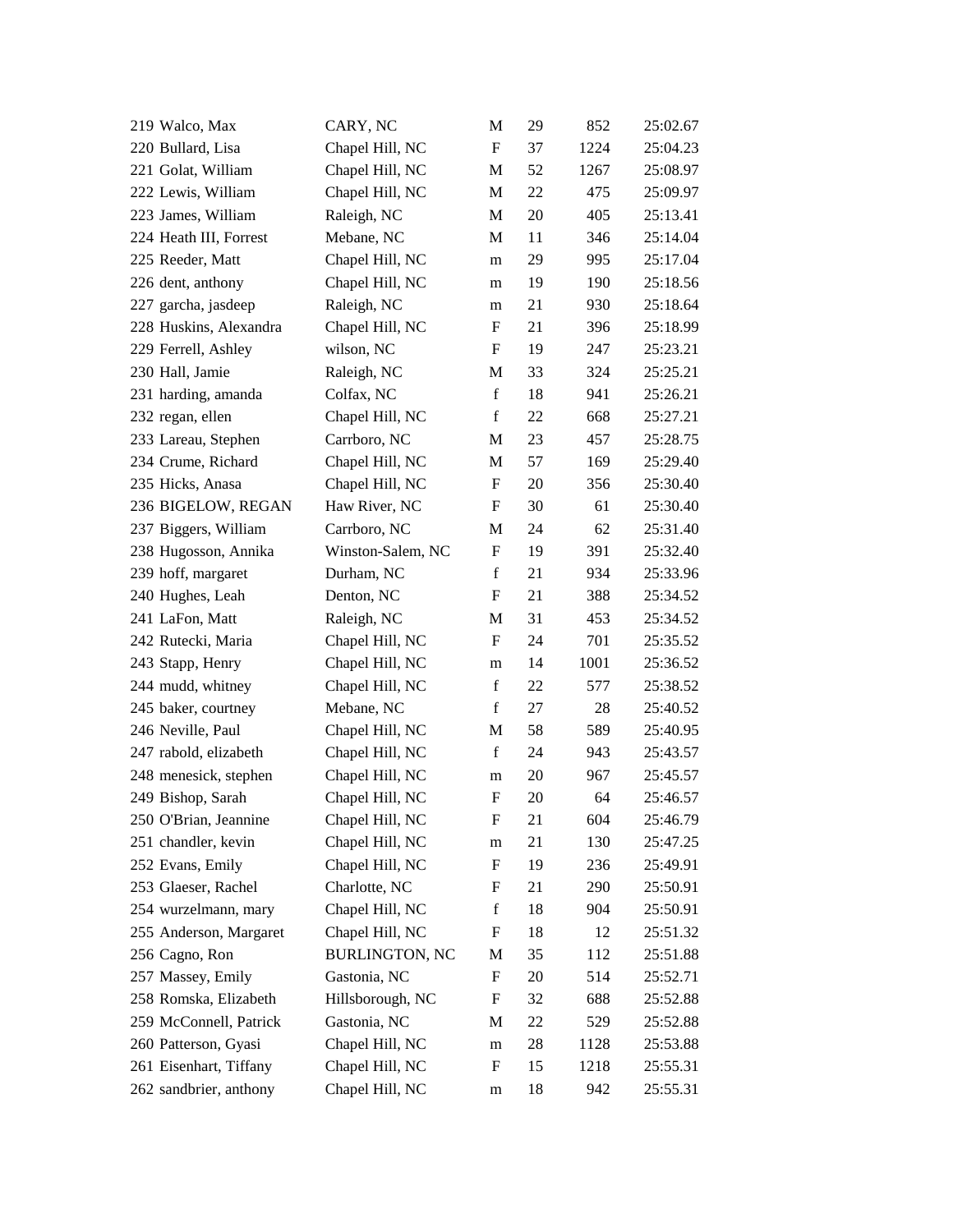| 263 Moore, Tim         | Raleigh, NC            | M                         | 21 | 568  | 25:56.76 |
|------------------------|------------------------|---------------------------|----|------|----------|
| 264 Barnes, David      | Raleigh, NC            | M                         | 47 | 34   | 25:57.46 |
|                        |                        |                           |    |      |          |
| 265 osborn, judy       | Charlotte NC 28209, NC | F                         | 56 | 613  | 25:57.72 |
| 266 Moriarty, Chris    | Durham, NC             | M                         | 27 | 574  | 25:57.72 |
| 267 cahill, dennis     | Chapel Hill, NC        | m                         | 18 | 113  | 25:58.69 |
| 268 Barnes, Allison    | Durham, NC             | F                         | 29 | 32   | 26:02.75 |
| 269 vetil, aurelien    | Chapel Hill, NC        | m                         | 21 | 846  | 26:03.10 |
| 270 Sain, Meredith     | Chapel Hill, NC        | ${\bf F}$                 | 20 | 702  | 26:03.81 |
| 271 Squire, Megan      | Chapel Hill, NC        | f                         | 33 | 1008 | 26:03.98 |
| 272 reilly, john       | Brown Summit, NC       | m                         | 55 | 670  | 26:05.77 |
| 273 bakke, megan       | Chapel Hill, NC        | $\mathbf f$               | 20 | 30   | 26:05.98 |
| 274 Thai, Jennifer     | Winston-Salem, NC      | F                         | 21 | 821  | 26:07.61 |
| 275 Esinhart, Hali     | Chapel Hill, NC        | F                         | 21 | 231  | 26:08.61 |
| 276 menaker, noah      | Chapel Hill, NC        | m                         | 19 | 947  | 26:08.61 |
| 277 Malyak, Lisa       | Chapel Hill, NC        | F                         | 21 | 495  | 26:09.61 |
| 278 baker, caleb       | Mebane, NC             | m                         | 34 | 27   | 26:10.31 |
| 279 Hardy, Ralph       | Chapel Hill, NC        | М                         | 49 | 333  | 26:11.31 |
| 280 Quinn, Collin      | Charlotte, NC          | M                         | 31 | 656  | 26:13.20 |
| 281 Tabb, Michael      | Marietta, GA           | M                         | 19 | 808  | 26:13.88 |
| 282 Cambron, Taylor    | Durham, NC             | M                         | 24 | 116  | 26:15.61 |
| 283 Paulson, Kathryn   | Cary, NC               | F                         | 24 | 630  | 26:15.66 |
| 284 Simmons, Luke      | Raleigh, NC            | M                         | 50 | 744  | 26:17.70 |
| 285 carlsson, dustin   | Goldsboro, NC          | M                         | 27 | 121  | 26:18.63 |
| 286 Tobin, Sean        | Mebane, NC             | M                         | 11 | 827  | 26:18.97 |
| 287 Michalak, Steve    | Raleigh, NC            | M                         | 45 | 545  | 26:19.75 |
| 288 Mann, Becca        | Chapel Hill, NC        | F                         | 19 | 498  | 26:20.39 |
| 289 Wait, Carolyn      | Carrboro, NC           | F                         | 23 | 851  | 26:21.04 |
| 290 Forman, Connor     | CARY, NC               | M                         | 19 | 257  | 26:21.18 |
| 291 Pickering, Chase   | Chapel Hill, NC        | M                         | 22 | 1152 | 26:21.26 |
| 292 Simmons, Elizabeth | Chapel Hill, NC        | $\boldsymbol{\mathrm{F}}$ | 23 | 742  | 26:22.30 |
| 293 Gutscher, Erika    | Raleigh, NC            | ${\bf F}$                 | 30 | 320  | 26:24.04 |
| 294 Millard, Krista    | Pittsboro, NC          | F                         | 36 | 549  | 26:25.45 |
| 295 Xue, Jiayin        | Chapel Hill, NC        | F                         | 24 | 906  | 26:26.45 |
| 296 Joshi, Neeraj      | Morrisville, NC        | М                         | 30 | 416  | 26:26.78 |
| 297 Kris, Michael      | WAKE FOREST, NC        | M                         | 42 | 446  | 26:28.89 |
| 298 Howes, Bo          | Chapel Hill, NC        | M                         | 44 | 381  | 26:29.59 |
| 299 Schossow, Clay     | Chapel Hill, NC        | M                         | 23 | 715  | 26:31.50 |
| 300 Zimdahl, Bryan     | Mountainhome, PA       | M                         | 24 | 923  | 26:33.84 |
| 301 Burson, Kristopher | Durham, NC             | M                         | 33 | 109  | 26:37.43 |
| 302 Grant, Paul        | Chapel Hill, NC        | M                         | 19 | 310  | 26:38.63 |
| 303 Rosensweet, MJ     | Pittsboro, NC          | M                         | 41 | 691  | 26:38.68 |
| 304 Yoeun, Sara        | Asheville, NC          | F                         | 20 | 911  | 26:38.85 |
| 305 Dvorak, Angela     | DURHAM, NC             | F                         | 26 | 211  | 26:39.46 |
| 306 Finnerty, Padraic  | DURHAM, NC             | М                         | 25 | 249  | 26:39.77 |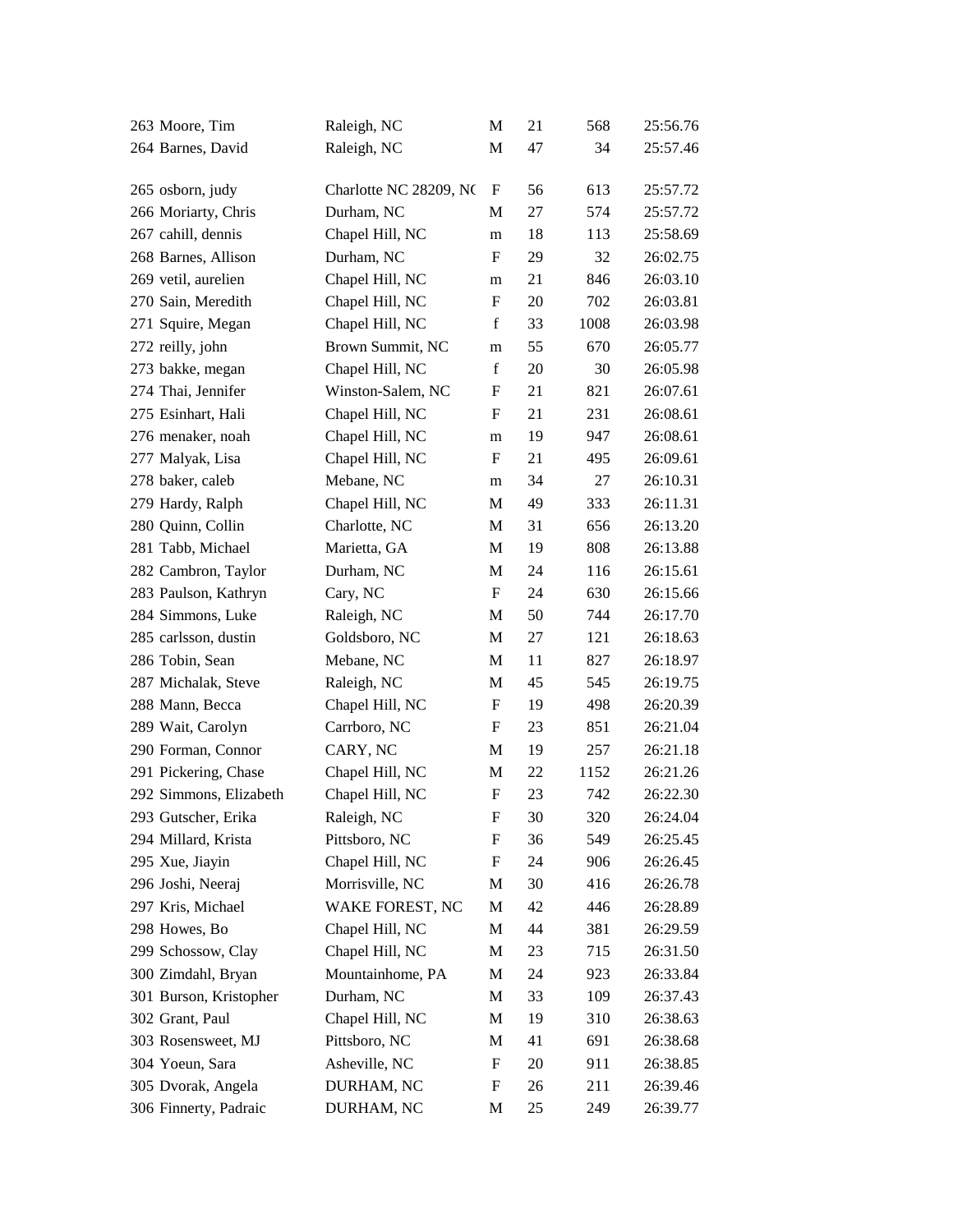| 307 stoffer, lindsay     | Chapel Hill, NC    | $\mathbf f$               | 18 | 796  | 26:41.79 |
|--------------------------|--------------------|---------------------------|----|------|----------|
| 308 Wilson, Amy          | Chapel Hill, NC    | $\boldsymbol{\mathrm{F}}$ | 22 | 891  | 26:42.27 |
| 309 suyama, julie        | Chapel Hill, NC    | $\mathbf f$               | 21 | 805  | 26:43.32 |
| 310 Robbins, Mary        | Durham, NC         | F                         | 25 | 676  | 26:44.31 |
| 311 Cook, Kenton         | Chapel Hill, NC    | M                         | 41 | 1201 | 26:45.98 |
| 312 Gibson, Ryan         | Chapel Hill, NC    | M                         | 19 | 286  | 26:46.07 |
| 313 Gourley, Georgia     | Chapel Hill, NC    | F                         | 24 | 305  | 26:46.19 |
| 314 tsun, evan           | Chapel Hill, NC    | m                         | 21 | 836  | 26:47.03 |
| 315 Blunk, John          | Chapel Hill, NC    | M                         | 53 | 75   | 26:47.37 |
| 316 Miller, Virginia     | Chapel Hill, NC    | $\boldsymbol{\mathrm{F}}$ | 18 | 554  | 26:49.13 |
| 317 Maynor, Billy        | Holly Springs, NC  | M                         | 46 | 520  | 26:49.37 |
| 318 Noonan, Emily        | Chapel Hill, NC    | F                         | 20 | 936  | 26:49.71 |
| 319 Crowder, Christopher | Creedmoor, NC      | M                         | 43 | 168  | 26:50.37 |
| 320 Buchanan, Ashley     | Gastonia, NC       | F                         | 20 | 102  | 26:50.37 |
| 321 becherer, abby       | Chapel Hill, NC    | $\boldsymbol{\mathrm{F}}$ | 18 | 44   | 26:51.19 |
| 322 Benton, Mary Hunter  | Chapel Hill, NC    | F                         | 18 | 54   | 26:52.18 |
| 323 price, thomas        | Chapel Hill, NC    | m                         | 21 | 647  | 26:52.37 |
| 324 smith, sarah         | Durham, NC         | $\mathbf f$               | 21 | 763  | 26:53.12 |
| 325 Mastro, Alisa        | Chapel Hill, NC    | F                         | 19 | 516  | 26:53.24 |
| 326 smith, rebecca       | Durham, NC         | $\mathbf f$               | 23 | 762  | 26:53.28 |
| 327 Hill, Justin         | Orlando, FL        | M                         | 26 | 360  | 26:53.62 |
| 328 worthy, sophie       | Chapel Hill, NC    | $\mathbf f$               | 12 | 903  | 26:54.08 |
| 329 Gaulden, Laura       | Harkers Island, NC | $\boldsymbol{\mathrm{F}}$ | 48 | 276  | 26:54.08 |
| 330 cross, dori          | Chapel Hill, NC    | $\mathbf f$               | 20 | 1116 | 26:54.38 |
| 331 Tennant, Josh        | Chapel Hill, NC    | m                         | 30 | 977  | 26:54.63 |
| 332 leslie, christopher  | Chapel Hill, NC    | m                         | 18 | 471  | 26:55.89 |
| 333 Tennant, Melissa     | Durham, NC         | F                         | 31 | 820  | 26:56.00 |
| 334 Hayes, Joshua        | Durham, NC         | M                         | 24 | 344  | 26:56.27 |
| 335 Wardius, Claire      | Chapel Hill, NC    | F                         | 18 | 860  | 26:58.09 |
| 336 Read, Daniel         | Durham, NC         | M                         | 56 | 663  | 26:59.09 |
| 337 Jenkins, Kara        | Chapel Hill, NC    | F                         | 21 | 408  | 27:00.09 |
| 338 Snyder, Erik         | Raleigh, NC        | M                         | 26 | 986  | 27:00.48 |
| 339 Walker, John         | Pittsboro, NC      | M                         | 42 | 853  | 27:01.48 |
| 340 Blackmar, John       | CHARLOTTE, NC      | M                         | 19 | 65   | 27:02.33 |
| 341 Scott, Andy          | Raleigh, NC        | M                         | 30 | 720  | 27:04.33 |
| 342 Mills, Elizabeth     | Raleigh, NC        | $\boldsymbol{F}$          | 29 | 555  | 27:04.33 |
| 343 Gray, Scott          | Chapel Hill, NC    | M                         | 21 | 311  | 27:05.98 |
| 344 fields, amanda       | Burlington, NC     | $\mathbf f$               | 11 | 248  | 27:11.13 |
| 345 gentry, caroline     | Pfafftown, NC      | $\mathbf f$               | 21 | 278  | 27:12.15 |
| 346 Rodenbough, Libby    | Chapel Hill, NC    | F                         | 18 | 686  | 27:12.68 |
| 347 wise, sara           | Chapel Hill, NC    | $\mathbf f$               | 22 | 896  | 27:13.15 |
| 348 Bellman, Jon         | Chapel Hill, NC    | M                         | 41 | 1200 | 27:13.24 |
| 349 gentry, emily        | Pfafftown, NC      | $\mathbf f$               | 18 | 279  | 27:13.60 |
| 350 gentry, jeff         | Pfafftown, NC      | m                         | 52 | 280  | 27:15.15 |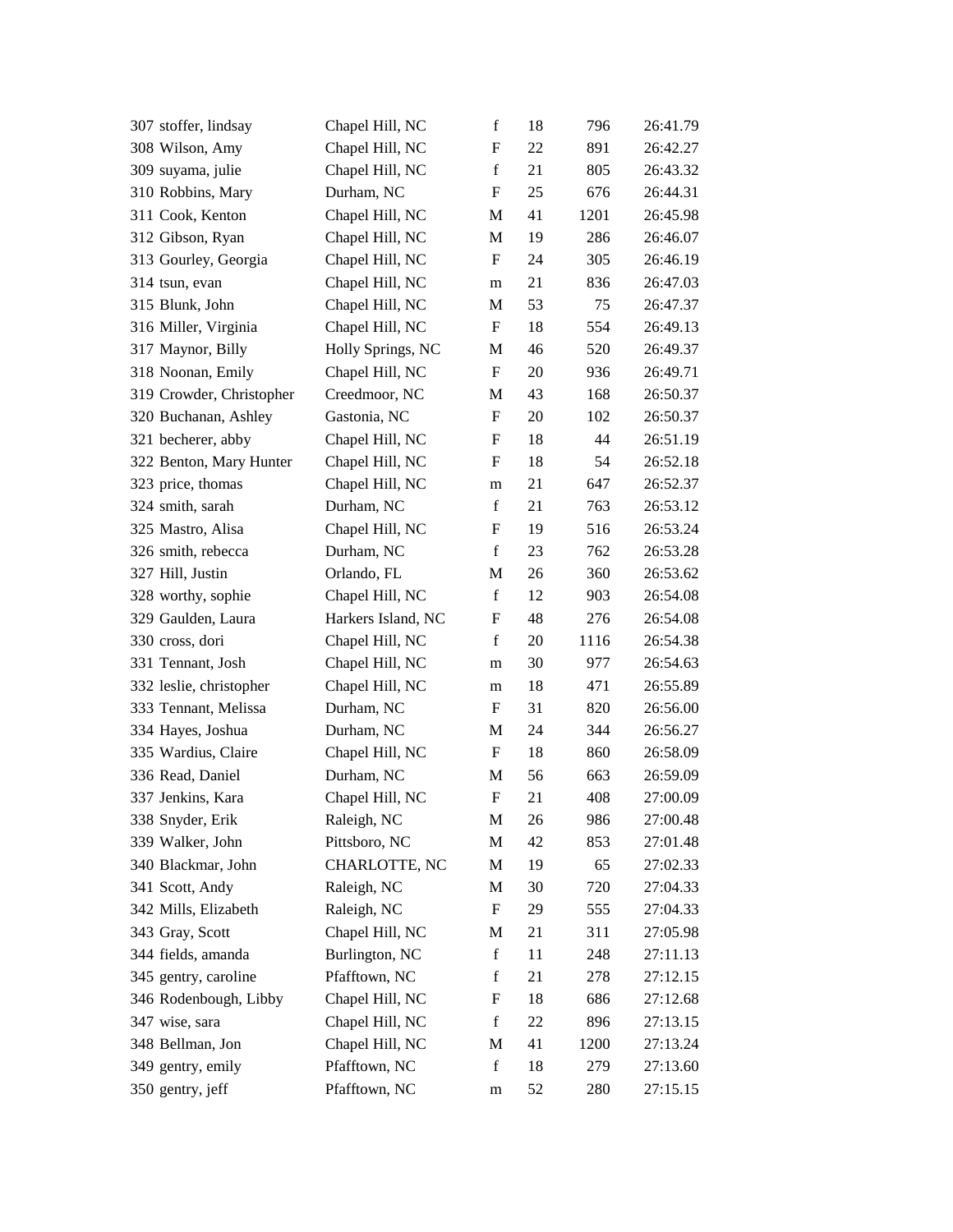| 351 patrick, will        | Chapel Hill, NC   | m                         | 21 | 929  | 27:16.06 |
|--------------------------|-------------------|---------------------------|----|------|----------|
| 352 osmond, sammy        | Chapel Hill, NC   | m                         | 9  | 614  | 27:16.12 |
| 353 Yavorski, Julianne   | Charlotte, NC     | F                         | 20 | 908  | 27:16.80 |
| 354 Miller, Rylan        | Chapel Hill, NC   | F                         | 20 | 553  | 27:16.93 |
| 355 Woods, Michael       | Chapel Hill, NC   | m                         | 22 | 973  | 27:17.12 |
| 356 Phillips, Cole       | Chapel Hill, NC   | M                         | 9  | 1137 | 27:17.12 |
| 357 Ritle, Christopher   | Chapel Hill, NC   | M                         | 25 | 1157 | 27:17.29 |
| 358 Magallanes, Gabriela | Chapel Hill, NC   | $\boldsymbol{\mathrm{F}}$ | 20 | 490  | 27:18.71 |
| 359 Sykes, Grace         | Chapel Hill, NC   | F                         | 18 | 806  | 27:19.60 |
| 360 Kanoy, Carolyn       | winston-salem, nc | ${\bf F}$                 | 56 | 418  | 27:20.34 |
| 361 davis, nicole        | Jacksonville, NC  | $\mathbf f$               | 18 | 959  | 27:20.64 |
| 362 Carrow, Stephen      | Chapel Hill, NC   | M                         | 34 | 1206 | 27:21.06 |
| 363 LaPorte, Hunter      | Chapel Hill, NC   | m                         | 19 | 1004 | 27:22.45 |
| 364 Rodgers, Jo Ellen    | Chapel Hill, NC   | F                         | 38 | 1281 | 27:22.45 |
| 365 Fry, Meridith        | Chapel Hill, NC   | F                         | 25 | 262  | 27:22.45 |
| 366 Laliberte, Kevin     | Chapel Hill, NC   | M                         | 32 | 455  | 27:22.81 |
| 367 Tran, Kailyn         | Chapel Hill, NC   | F                         | 20 | 834  | 27:23.16 |
| 368 widle, emily         | Chapel Hill, NC   | $\mathbf f$               | 21 | 948  | 27:23.16 |
| 369 singsank, kara       | belleville, IL    | $\mathbf f$               | 18 | 750  | 27:23.49 |
| 370 mcgowan, stephanie   | Chapel Hill, NC   | $\mathbf f$               | 18 | 532  | 27:24.30 |
| 371 Long, John           | Chapel Hill, NC   | M                         | 20 | 1269 | 27:24.45 |
| 372 Howes, Pat           | Chapel Hill, NC   | F                         | 43 | 383  | 27:24.77 |
| 373 Turner, Jay          | Apex, NC          | M                         | 35 | 837  | 27:24.77 |
| 374 Tobin, Chris         | Mebane, NC        | M                         | 44 | 826  | 27:24.88 |
| 375 Mallard, Stacy       | Carrboro, NC      | $\boldsymbol{\mathrm{F}}$ | 27 | 494  | 27:24.97 |
| 376 shintay, katherine   | Chapel Hill, NC   | $\mathbf f$               | 20 | 734  | 27:25.09 |
| 377 Omer, Shelley        | Raleigh, NC       | F                         | 21 | 608  | 27:26.21 |
| 378 Holloway, Hunter     | Charlotte, NC     | M                         | 21 | 373  | 27:28.02 |
| 379 Cole, Mary           | Chapel Hill, NC   | F                         | 17 | 1227 | 27:28.41 |
| 380 dvorak, lindsey      | Chapel Hill, NC   | $\mathbf f$               | 22 | 212  | 27:28.54 |
| 381 Larson, Brittany     | Chapel Hill, NC   | F                         | 22 | 458  | 27:28.92 |
| 382 Bernstein, Daniel    | Chapel Hill, NC   | M                         | 19 | 56   | 27:30.55 |
| 383 Morgan, Donna        | Chapel Hill, NC   | $\mathbf f$               | 44 | 1129 | 27:31.00 |
| 384 Hennessy, Aidan      | Chapel Hill, NC   | M                         | 14 | 353  | 27:34.22 |
| 385 brown, anna          | Durham, NC        | $\mathbf f$               | 21 | 932  | 27:34.36 |
| 386 Randall, Morgan      | Chapel Hill, NC   | M                         | 22 | 659  | 27:35.42 |
| 387 Wayson, George       | Durham, NC        | M                         | 48 | 865  | 27:35.77 |
| 388 Page, Lauren         | Chapel Hill, NC   | F                         | 18 | 619  | 27:37.10 |
| 389 Freeman, Connie      | Chapel Hill, NC   | F                         | 29 | 1209 | 27:39.70 |
| 390 Espey, Rachel        | Raleigh, NC       | ${\rm F}$                 | 23 | 233  | 27:40.17 |
| 391 Weiss, Marissa       | Chapel Hill, NC   | $\boldsymbol{\mathrm{F}}$ | 18 | 869  | 27:42.17 |
| 392 hughes, rebekah      | Chapel Hill, NC   | $\mathbf f$               | 21 | 390  | 27:42.55 |
| 393 Ivie, Preston        | Raleigh, NC       | M                         | 27 | 401  | 27:42.89 |
| 394 King, Stephen        | Hillsborough, NC  | M                         | 31 | 436  | 27:43.01 |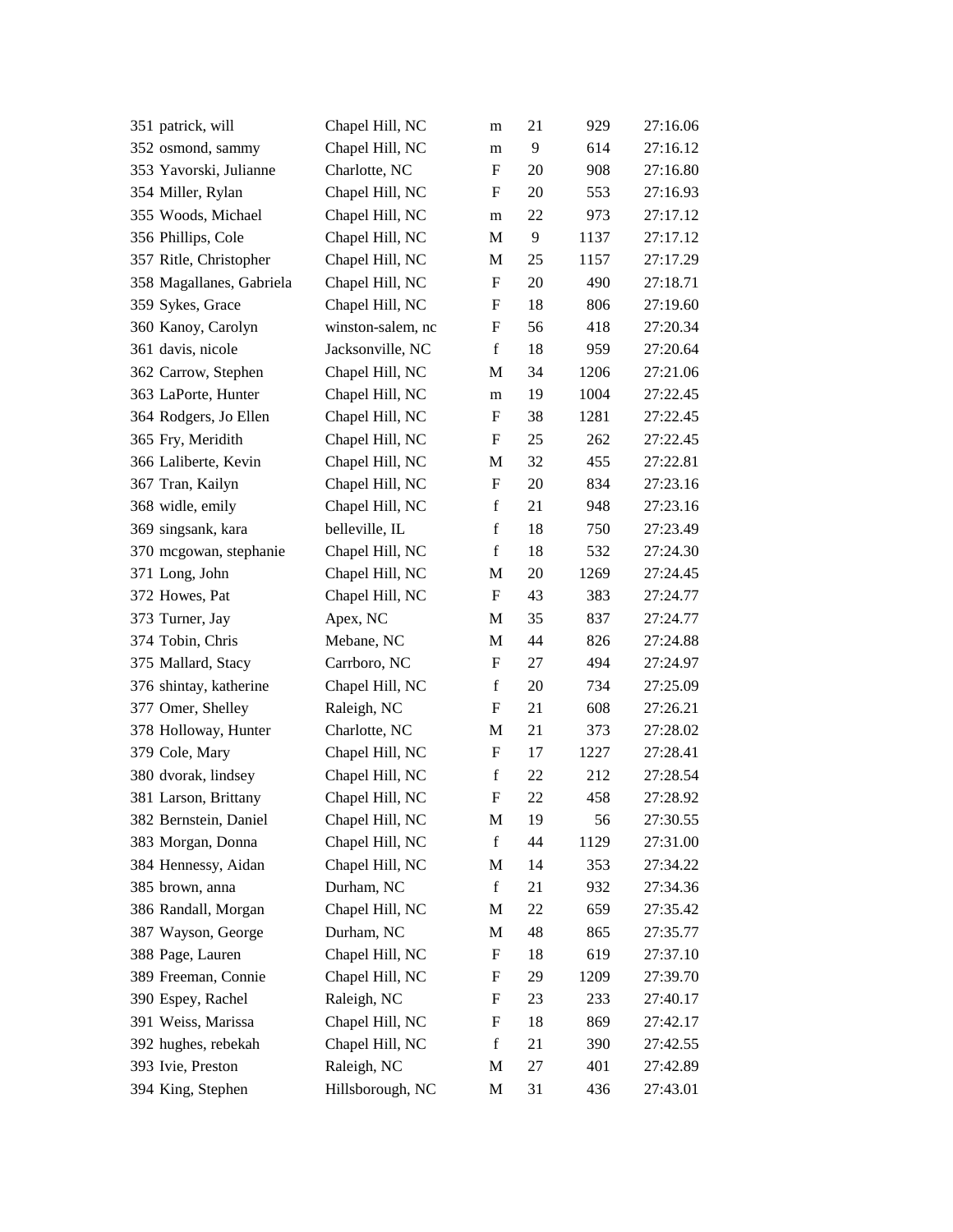| 395 Averett, Jansen     | Chapel Hill, NC       | $\mathbf F$               | 24     | 21   | 27:43.12 |
|-------------------------|-----------------------|---------------------------|--------|------|----------|
| 396 Goldstein, Donna    | Chapel Hill, NC       | F                         | 49     | 295  | 27:43.32 |
| 397 Gellerstedt, Carol  | Chapel Hill, NC       | F                         | 24     | 277  | 27:43.91 |
| 398 smith, taylor       | Norcross, GA          | m                         | $20\,$ | 766  | 27:44.32 |
| 399 Jones, Amanda       | Goldsboro, NC         | F                         | 25     | 414  | 27:44.35 |
| 400 Morgan, Thomas      | Chapel Hill, NC       | M                         | 24     | 572  | 27:45.19 |
| 401 Rosanbalm, Katie    | Chapel Hill, NC       | F                         | 38     | 690  | 27:50.34 |
| 402 Lagina, Suzanne     | Chapel Hill, NC       | ${\rm F}$                 | 63     | 454  | 27:52.58 |
| 403 Smith, Madi         | Chapel Hill, NC       | F                         | 19     | 759  | 27:53.13 |
| 404 buckland, brooke    | Durham, NC            | $\mathbf f$               | 26     | 103  | 27:53.66 |
| 405 Gay, Laura          | Chapel Hill, NC       | $\mathbf f$               | 39     | 1006 | 27:56.13 |
| 406 Moss, Ronney        | Chapel Hill, NC       | M                         | 44     | 1143 | 27:56.99 |
| 407 Jones, Jason        | Pittsboro, NC         | $\mathbf{M}$              | 33     | 415  | 27:57.33 |
| 408 Colella, Emilee     | Chapel Hill, NC       | F                         | 23     | 149  | 27:57.52 |
| 409 Futch, George       | Chapel Hill, NC       | M                         | 59     | 265  | 27:57.65 |
| 410 Patterson, Kaki     | Chapel Hill, NC       | $\mathbf f$               | 16     | 975  | 27:59.09 |
| 411 watters, jacques    | Chapel Hill, NC       | m                         | 42     | 863  | 27:59.44 |
| 412 Bloomfield, Annalee | New York, NY          | $\mathbf F$               | 22     | 72   | 27:59.46 |
| 413 McKeown, Chris      | Wilmington, NC        | M                         | 26     | 534  | 27:59.97 |
| 414 Dillon, Davd        | Chapel Hill, NC       | M                         | 22     | 1229 | 28:00.51 |
| 415 Harris, Tyler       | Chapel Hill, NC       | $\boldsymbol{\mathrm{F}}$ | 20     | 337  | 28:01.32 |
| 416 Bolling, Morgan     | Chapel Hill, NC       | F                         | 19     | 81   | 28:01.86 |
| 417 Cupitt, Howard      | Chapel Hill, NC       | M                         | 100    | 1216 | 28:04.29 |
| 418 Gay, PJ             | Chapel Hill, NC       | m                         | 49     | 1005 | 28:06.78 |
| 419 Marley, Meredith    | Bahama, NC            | F                         | 41     | 502  | 28:08.55 |
| 420 wilkerson, emily    | Chapel Hill, NC       | $\mathbf f$               | 18     | 885  | 28:08.55 |
| 421 Clark, Ben          | Chapel Hill, NC       | M                         | 19     | 140  | 28:09.32 |
| 422 nichols, margie     | Hillsborough, NC      | ${\rm F}$                 | 57     | 593  | 28:09.42 |
| 423 Wallen, Michelle    | Hillsborough, NC      | F                         | 32     | 856  | 28:11.06 |
| 424 ricker, sarah       | Chapel Hill, NC       | $\mathbf f$               | 18     | 937  | 28:11.25 |
| 425 Orchard, Kiley      | Chapel Hill, NC       | F                         | 23     | 610  | 28:12.21 |
| 426 Sasloe, Mike        | Chapel Hill, NC       | M                         | 27     | 707  | 28:12.35 |
| 427 Walsh, CJ           | Chapel Hill, NC       | M                         | 20     | 858  | 28:14.06 |
| 428 Allen, Eliza        | Chapel Hill, NC       | F                         | 15     | 1219 | 28:14.54 |
| 429 Thacker, Jonathan   | Chapel Hill, NC       | m                         | 20     | 1012 | 28:17.41 |
| 430 Hussey, Jon         | Chapel Hill, NC       | M                         | 47     | 397  | 28:17.42 |
| 431 Tracy, Emily        | Apex, NC              | F                         | 19     | 833  | 28:17.42 |
| 432 Prakken, Katherine  | Chapel Hill, NC       | F                         | 45     | 646  | 28:19.46 |
| 433 Cochran, Kristin    | Sanford, NC           | F                         | 33     | 147  | 28:19.48 |
| 434 Koester, Ruth       | <b>BURLINGTON, NC</b> | F                         | 44     | 444  | 28:19.48 |
| 435 harrison, grant     | Troy, NC              | m                         | 19     | 338  | 28:22.57 |
| 436 Robinson, Jarrett   | Clemmons, NC          | M                         | 16     | 679  | 28:22.57 |
| 437 Kanoy, Jenna        | Carrboro, NC          | ${\rm F}$                 | 24     | 419  | 28:23.57 |
| 438 borbas, christina   | Chapel Hill, NC       | $\mathbf f$               | 19     | 1114 | 28:23.76 |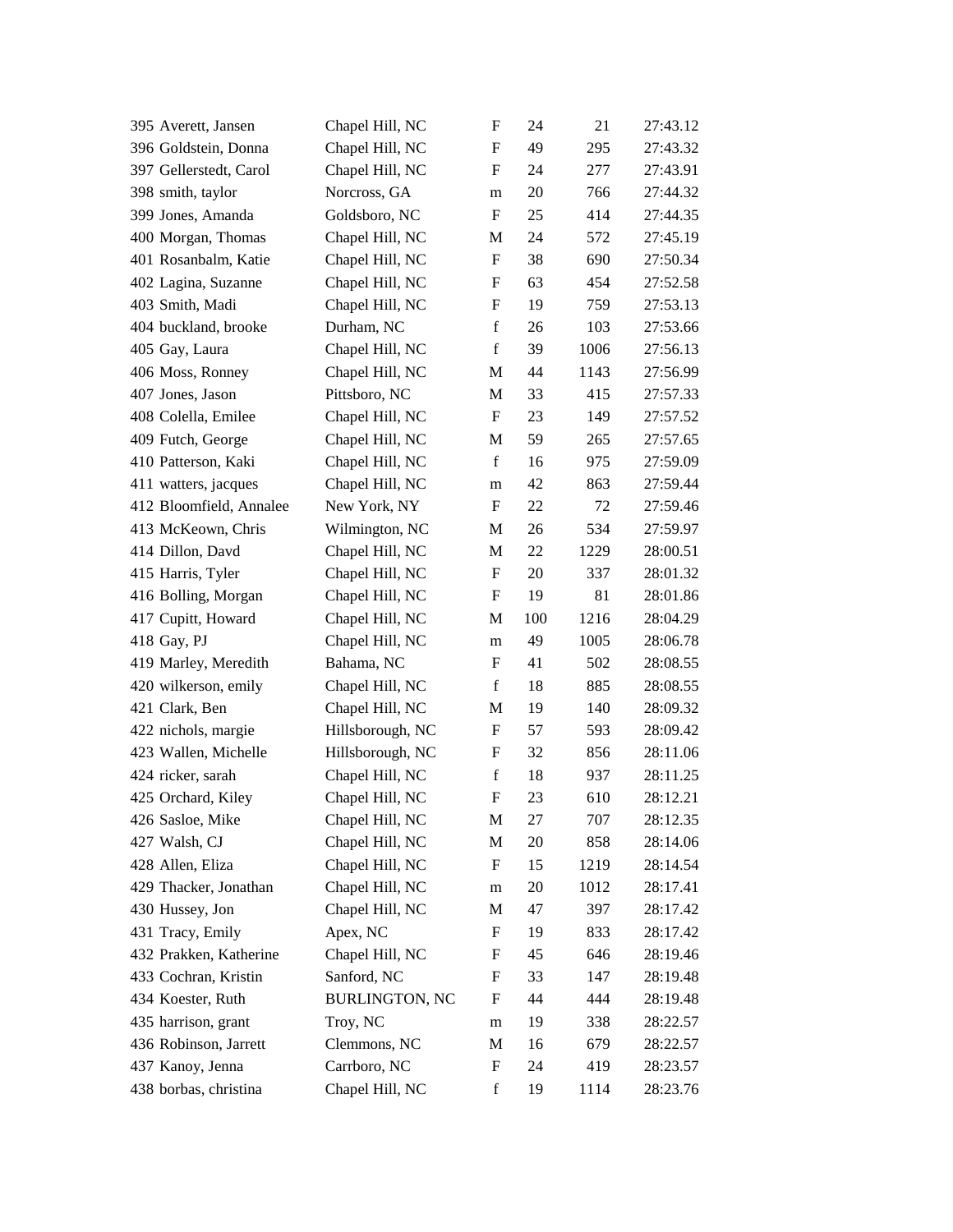| 439 Witlen, Tanya                          | North Brunswick, NJ | F                         | 19 | 897  | 28:23.76 |
|--------------------------------------------|---------------------|---------------------------|----|------|----------|
| 440 Moshier, Karlee                        | Chapel Hill, NC     | F                         | 19 | 575  | 28:24.67 |
| 441 Ringel, Lowell                         | Hillsborough, NC    | M                         | 15 | 674  | 28:25.39 |
| 442 Van Ark, Gwen                          | Chapel Hill, NC     | F                         | 45 | 842  | 28:28.57 |
| 443 Dillon, Madeline                       | Chapel Hill, NC     | F                         | 32 | 195  | 28:28.57 |
| 444 Iritani, Marisa                        | Chapel Hill, NC     | F                         | 17 | 400  | 28:35.83 |
| 445 Leach, Carey                           | Durham, NC          | F                         | 37 | 462  | 28:36.48 |
| 446 Suggs, Lindsey                         | Goldsboro, NC       | F                         | 20 | 802  | 28:39.02 |
| 447 Robinson, Lester                       | Clemmons, NC        | M                         | 48 | 680  | 28:42.02 |
| 448 Burton, Grace                          | Chapel Hill, NC     | $\mathbf f$               | 19 | 974  | 28:42.59 |
| 449 Hayes, Katie                           | Chapel Hill, NC     | F                         | 22 | 1257 | 28:43.00 |
| 450 glass, emily                           | Chapel Hill, NC     | f                         | 19 | 291  | 28:45.02 |
| 451 Ross, Emily                            | Chapel Hill, NC     | F                         | 19 | 693  | 28:46.33 |
| 452 neelon, jeff                           | Lumberton, NC       | m                         | 61 | 587  | 28:47.36 |
| 453 Quinn, Katie                           | Charlotte, NC       | F                         | 30 | 657  | 28:47.64 |
| 454 Ziglar, Megan                          | Chapel Hill, NC     | F                         | 43 | 920  | 28:49.14 |
| 455 Ziglar, Lindsey                        | Chapel Hill, NC     | F                         | 14 | 919  | 28:49.38 |
|                                            |                     |                           |    |      |          |
| 456 Humphrey, Sarah Humphr Chapel Hill, NC |                     | F                         | 18 | 393  | 28:49.71 |
| 457 hart, sarah                            | Durham, NC          | $\mathbf f$               | 29 | 961  | 28:50.32 |
| 458 Hoptman, Ellie                         | Chapel Hill, NC     | F                         | 20 | 375  | 28:50.70 |
| 459 Page, James                            | Raleigh, NC         | M                         | 31 | 618  | 28:52.26 |
| 460 Williams, Kristen                      | Chapel Hill, NC     | F                         | 21 | 890  | 28:52.92 |
| 461 Martin, Sarah                          | Chapel Hill, NC     | F                         | 19 | 508  | 28:54.10 |
| 462 Wilson, Elizabeth                      | Chapel Hill, NC     | F                         | 20 | 893  | 28:54.71 |
| 463 Pinkowski, Madison                     | Chapel Hill, NC     | F                         | 19 | 642  | 28:55.13 |
| 464 Jack, Ron                              | Chapel Hill, NC     | M                         | 29 | 1153 | 28:55.22 |
| 465 Burkhead, Sabrina                      | Sanford, NC         | F                         | 32 | 108  | 28:55.41 |
| 466 Russell, Jill                          | Chapel Hill, NC     | F                         | 21 | 700  | 28:56.95 |
| 467 Bohlen, Adam                           | Matthews, NC        | M                         | 28 | 78   | 28:58.24 |
| 468 Sterling, Max                          | Chapel Hill, NC     | M                         | 26 | 791  | 28:59.97 |
| 469 Modica, Amanda                         | Chapel Hill, NC     | $\boldsymbol{\mathrm{F}}$ | 20 | 562  | 29:01.06 |
| 470 DePlatchett, Jason                     | Durham, NC          | M                         | 30 | 191  | 29:01.25 |
| 471 borno, hala                            | Chapel Hill, NC     | $\mathbf f$               | 23 | 953  | 29:01.69 |
| 472 Buckner, Briana                        | Chapel Hill, NC     | F                         | 23 | 104  | 29:02.27 |
| 473 Danello, John                          | Charlotte, NC       | M                         | 19 | 173  | 29:02.92 |
| 474 McCleary, Sadie                        | Chapel Hill, NC     | $\boldsymbol{\mathrm{F}}$ | 20 | 526  | 29:03.14 |
| 475 Jazwa, Amy                             | Chapel Hill, NC     | F                         | 20 | 406  | 29:03.15 |
| 476 held, jane                             | Greensboro, NC      | $\mathbf f$               | 18 | 954  | 29:05.19 |
| 477 Park, Sarah                            | Chapel Hill, NC     | F                         | 18 | 1150 | 29:06.89 |
| 478 pearce, emily                          | Chapel Hill, NC     | F                         | 18 | 632  | 29:06.91 |
| 479 Lemons, Carena                         | Durham, NC          | F                         | 33 | 468  | 29:07.21 |
| 480 May, Meghan                            | Chapel Hill, NC     | ${\rm F}$                 | 22 | 1141 | 29:07.84 |
| 481 Chilukuri, Mohan                       | Chapel Hill, NC     | ${\rm m}$                 | 52 | 137  | 29:08.11 |
| 482 Graham, Jordan                         | Chapel Hill, NC     | M                         | 17 | 307  | 29:08.85 |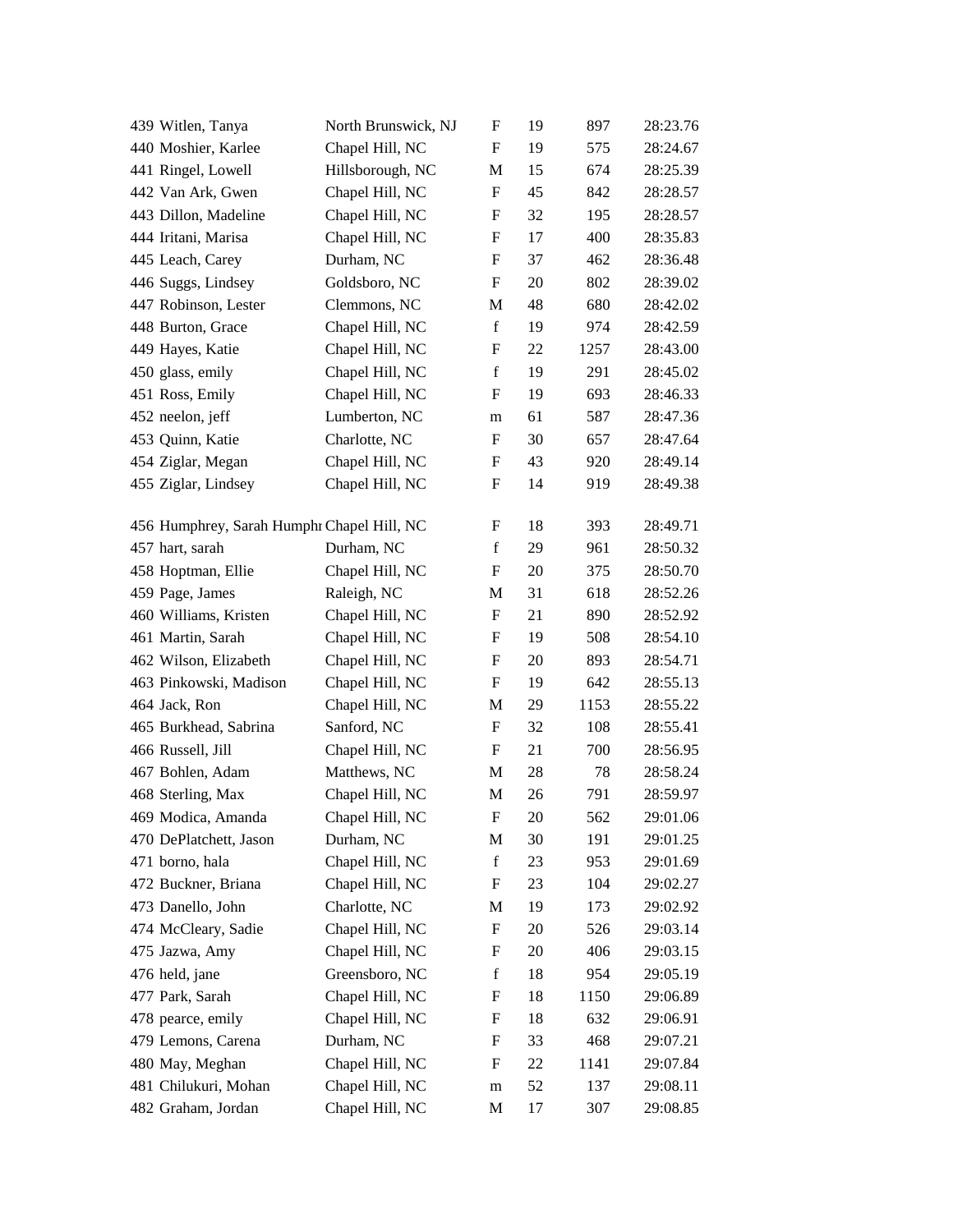| 483 Clithero, Keith      | Chapel Hill, NC   | M                         | 18 | 1221 | 29:09.13 |
|--------------------------|-------------------|---------------------------|----|------|----------|
| 484 Reed, Ruth           | Chapel Hill, NC   | $\mathbf F$               | 18 | 666  | 29:10.40 |
| 485 Johnson, Emily       | Durham, NC        | $\mathbf{F}$              | 26 | 410  | 29:11.40 |
| 486 Sullivan, David      | Chapel Hill, NC   | m                         | 24 | 1010 | 29:18.72 |
| 487 Works, Rob           | Chapel Hill, NC   | M                         | 25 | 902  | 29:20.98 |
| 488 Yang, Jamie          | Chapel Hill, NC   | $\boldsymbol{\mathrm{F}}$ | 20 | 907  | 29:23.83 |
| 489 LaFon, Elizabeth     | Raleigh, NC       | F                         | 31 | 452  | 29:25.83 |
| 490 Horvath, Matthew     | Durham, NC        | M                         | 27 | 378  | 29:25.92 |
| 491 Murchison, Duncan    | Charlotte, NC     | M                         | 12 | 580  | 29:27.40 |
| 492 Anderson, Emily      | Chapel Hill, NC   | $\boldsymbol{\mathrm{F}}$ | 20 | 11   | 29:27.50 |
| 493 Wilson, Susan        | Chapel Hill, NC   | $\boldsymbol{\mathrm{F}}$ | 48 | 894  | 29:29.11 |
| 494 Byrd, Jennifer       | Sanford, NC       | F                         | 28 | 111  | 29:29.76 |
| 495 Spivey, Hannah       | Broadway, NC      | $\boldsymbol{\mathrm{F}}$ | 24 | 782  | 29:30.17 |
| 496 Chanon, Vicki        | Durham, NC        | F                         | 29 | 131  | 29:30.89 |
| 497 Ghagel, Jacob        | Chapel Hill, NC   | M                         | 12 | 1287 | 29:33.25 |
| 498 Batchelor, Caroline  | Chapel Hill, NC   | $\boldsymbol{\mathrm{F}}$ | 24 | 40   | 29:34.71 |
| 499 Robinson, Brittany   | Clemmons, NC      | F                         | 20 | 677  | 29:35.18 |
| 500 Moore, Kellen        | Carrboro, NC      | $\boldsymbol{\mathrm{F}}$ | 21 | 567  | 29:36.07 |
| 501 Page, Rachel         | Raleigh, NC       | F                         | 32 | 620  | 29:37.87 |
| 502 Hodshon, Jennifer    | Cary, NC          | F                         | 17 | 366  | 29:38.55 |
| 503 Chanon, Andrew       | Chapel Hill, NC   | M                         | 26 | 1217 | 29:38.73 |
| 504 McLean, Will         | Chapel Hill, NC   | M                         | 24 | 536  | 29:39.83 |
| 505 Royall, Jane         | Chapel Hill, NC   | $\boldsymbol{\mathrm{F}}$ | 21 | 698  | 29:41.51 |
| 506 Dean, Emily          | winston-salem, nc | F                         | 20 | 183  | 29:41.59 |
| 507 kenny, kristen       | Chapel Hill, NC   | $\mathbf f$               | 21 | 430  | 29:42.28 |
| 508 Carroll, Brian       | Chapel Hill, NC   | M                         | 22 | 1204 | 29:42.31 |
| 509 Dean, Joseph         | winston-salem, nc | M                         | 53 | 184  | 29:45.02 |
| 510 Hammel, Kacey        | Carrboro, NC      | $\boldsymbol{\mathrm{F}}$ | 31 | 329  | 29:45.74 |
| 511 Etxegoien, Nicholena | Bethesda, MD      | F                         | 20 | 235  | 29:47.12 |
| 512 Doran, Hana          | Chapel Hill, NC   | $\boldsymbol{F}$          | 18 | 201  | 29:49.04 |
| 513 Onken, Lauren        | Carrboro, NC      | F                         | 29 | 609  | 29:49.10 |
| 514 Edwards, Thomas      | Chapel Hill, NC   | M                         | 21 | 1135 | 29:49.60 |
| 515 Orsini, Ann          | Chapel Hill, NC   | F                         | 20 | 611  | 29:49.66 |
| 516 snellings, marina    | Concord, NC       | $\mathbf f$               | 18 | 958  | 29:49.72 |
| 517 Brown, Matthew       | Cary, NC          | M                         | 23 | 99   | 29:50.66 |
| 518 Hrudka, Molly        | Chapel Hill, NC   | $\boldsymbol{F}$          | 18 | 386  | 29:51.78 |
| 519 Hardy, Susan         | Carrboro, NC      | F                         | 26 | 334  | 29:55.75 |
| 520 Gapuz, Marionne      | Chapel Hill, NC   | F                         | 19 | 270  | 29:56.16 |
| 521 Murchison, Bradley   | Charlotte, NC     | M                         | 52 | 579  | 29:56.34 |
| 522 Horn, Pat            | Durham, NC        | M                         | 32 | 376  | 29:56.56 |
| 523 Horn, Sarah          | Durham, NC        | $\boldsymbol{F}$          | 31 | 377  | 29:56.62 |
| 524 Edmonds, Daniel      | Ft. Bragg, NC     | M                         | 12 | 219  | 29:57.34 |
| 525 Ward, Alexandra      | Chapel Hill, NC   | F                         | 20 | 859  | 29:57.93 |
| 526 tennant, emily       | Greensboro, NC    | $\mathbf f$               | 21 | 819  | 30:01.41 |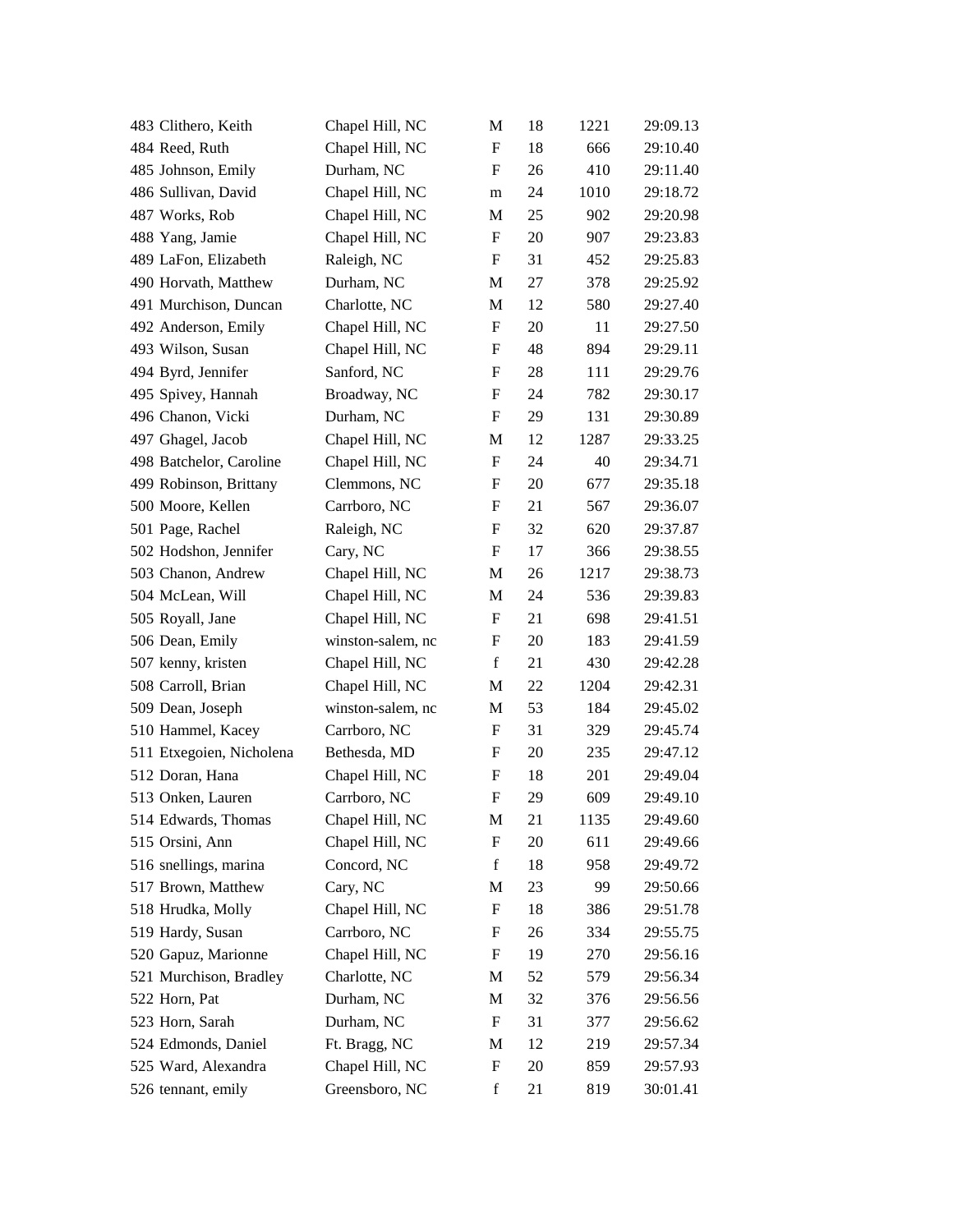| 527 Gunn Jr, Richard   | <b>BURLINGTON, NC</b> | М                         | 51             | 316  | 30:02.63 |
|------------------------|-----------------------|---------------------------|----------------|------|----------|
| 528 Phipps, Chelsea    | Chapel Hill, NC       | F                         | 18             | 641  | 30:06.95 |
| 529 Osten, Ilana       | Chapel Hill, NC       | $\mathbf f$               | 29             | 988  | 30:07.68 |
| 530 Austin, Brian      | Chapel Hill, NC       | M                         | 21             | 18   | 30:08.53 |
| 531 Romska, Chris      | Hillsborough, NC      | $\mathbf M$               | 36             | 687  | 30:08.94 |
| 532 Edmonds, Peter     | Ft. Bragg, NC         | M                         | 47             | 220  | 30:11.91 |
| 533 Edmonds, Susan     | Ft. Bragg, NC         | F                         | 50             | 221  | 30:12.11 |
| 534 Mitchell, Courtney | Carrboro, NC          | ${\bf F}$                 | 30             | 559  | 30:12.44 |
| 535 Nenni, Amy         | RALEIGH, NC           | $\boldsymbol{F}$          | 35             | 588  | 30:13.71 |
| 536 Krouse, Michael    | Chapel Hill, NC       | M                         | 23             | 447  | 30:13.79 |
| 537 wendover, kristen  | Charlotte, NC         | $\mathbf f$               | 21             | 871  | 30:13.84 |
| 538 Block, Nicolle     | Durham, NC            | F                         | 29             | 68   | 30:15.64 |
| 539 Liss, Jason        | Chapel Hill, NC       | m                         | 33             | 987  | 30:16.08 |
| 540 Herron, (Julia)    | Burlington, NC        | F                         | 48             | 355  | 30:16.30 |
| 541 oesai, nitisha     | Chapel Hill, NC       | $\mathbf f$               | 21             | 951  | 30:16.59 |
| 542 Dunkerton, Susan   | Mebane, NC            | F                         | 39             | 206  | 30:16.77 |
| 543 Watters, Cassandra | Chapel Hill, NC       | F                         | 14             | 862  | 30:17.31 |
| 544 Lohman, Amanda     | Chapel Hill, NC       | ${\bf F}$                 | 15             | 1277 | 30:17.65 |
| 545 Daly, Taylor       | Chapel Hill, NC       | $\mathbf f$               | $\overline{4}$ | 1003 | 30:18.01 |
| 546 Coleman, Kara      | Durham, NC            | F                         | 27             | 150  | 30:19.84 |
| 547 Widle, Katie       | Clemmons, NC          | F                         | 53             | 881  | 30:20.36 |
| 548 Hardy, Richard     | Chapel Hill, NC       | M                         | 28             | 1286 | 30:21.76 |
| 549 Arnel, Tom         | Carrboro, NC          | M                         | 46             | 17   | 30:23.78 |
| 550 Tanner, Elizabeth  | Chapel Hill, NC       | $\boldsymbol{F}$          | 10             | 812  | 30:25.41 |
| 551 simon, caren       | <b>GRAHAM, NC</b>     | $\mathbf f$               | 39             | 745  | 30:28.29 |
| 552 Welsh, Catie       | Carrboro, NC          | F                         | 28             | 870  | 30:28.82 |
| 553 Reali, Melissa     | Carrboro, NC          | F                         | 29             | 665  | 30:28.83 |
| 554 Krebs, Adrienne    | Chapel Hill, NC       | F                         | 21             | 445  | 30:29.21 |
| 555 Tanner, Bradley    | Chapel Hill, NC       | M                         | 47             | 811  | 30:30.38 |
| 556 Ngo, Jackelyn      | Chapel Hill, NC       | $\mathbf f$               | 18             | 592  | 30:30.73 |
| 557 Hurd, Olivia       | Chapel Hill, NC       | F                         | 20             | 394  | 30:31.73 |
| 558 Tanner, Kevin      | Chapel Hill, NC       | M                         | 7              | 813  | 30:31.85 |
| 559 McGlothlin, Julie  | Hillsborough, NC      | $\boldsymbol{\mathrm{F}}$ | 45             | 531  | 30:35.73 |
| 560 Mielke, Melissa    | Chapel Hill, NC       | F                         | 19             | 547  | 30:35.73 |
| 561 smyre, bonnie      | Chapel Hill, NC       | $\mathbf f$               | 35             | 767  | 30:35.74 |
| 562 Tatum, Britt       | Chapel Hill, NC       | F                         | 21             | 815  | 30:39.05 |
| 563 Skiver, Lisa       | Cary, NC              | $\boldsymbol{F}$          | 19             | 752  | 30:39.07 |
| 564 Trasko, Lindsay    | Chapel Hill, NC       | F                         | 23             | 835  | 30:39.36 |
| 565 Creaghan, Geoff    | Hillsborough, NC      | M                         | 45             | 164  | 30:41.22 |
| 566 Marshall, David    | Chapel Hill, NC       | M                         | 19             | 1149 | 30:42.22 |
| 567 Owen, Greg         | Apex, NC              | M                         | 32             | 617  | 30:42.33 |
| 568 Spaine, Nicholas   | Chapel Hill, NC       | ${\rm m}$                 | 10             | 991  | 30:42.56 |
| 569 little, rhiannon   | Durham, NC            | $\mathbf f$               | 20             | 480  | 30:43.05 |
| 570 Tokarev, Rufina    | Chapel Hill, NC       | F                         | 20             | 828  | 30:43.07 |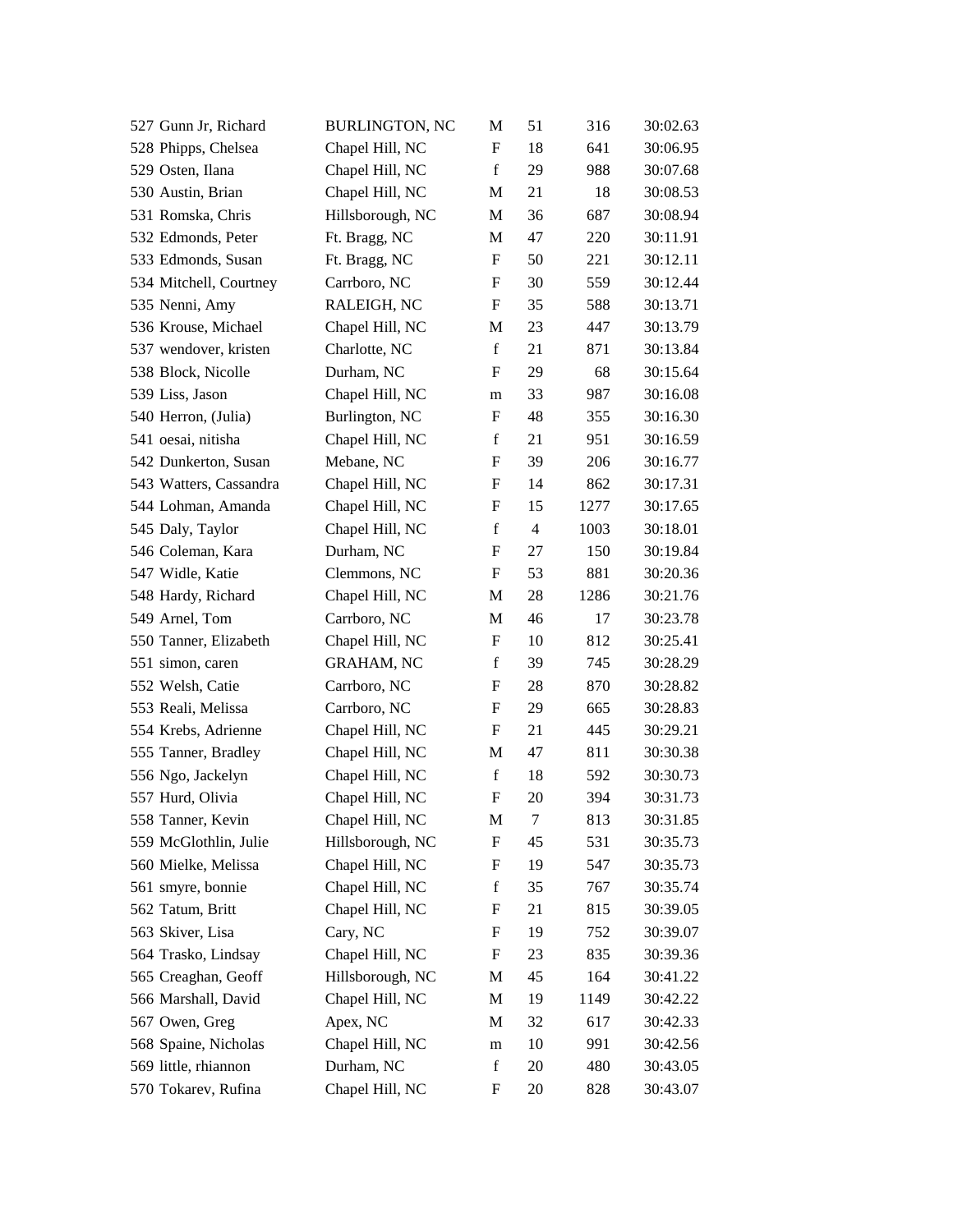| 571 Spaine, Scott        | Holly Springs, NC  | М                         | 57 | 778  | 30:43.41 |
|--------------------------|--------------------|---------------------------|----|------|----------|
| 572 Drumheller, Elle     | Chapel Hill, NC    | $\mathbf F$               | 20 | 204  | 30:46.65 |
| 573 Mastrianni, Carmela  | Hillsborough, NC   | $\boldsymbol{\mathrm{F}}$ | 18 | 515  | 30:47.09 |
| 574 Koenig, Katie        | Chapel Hill, NC    | F                         | 30 | 442  | 30:47.89 |
| 575 Taber, Andrea        | Greensboro, NC     | $\boldsymbol{\mathrm{F}}$ | 21 | 809  | 30:48.54 |
| 576 Shipp, Olivia        | Chapel Hill, NC    | F                         | 19 | 735  | 30:51.20 |
| 577 Greer, Lizzie        | Chapel Hill, NC    | F                         | 22 | 313  | 30:51.56 |
| 578 barnett, terry       | Chapel Hill, NC    | m                         | 63 | 37   | 30:51.78 |
| 579 Frederick, Betsy     | Chapel Hill, NC    | $\boldsymbol{\mathrm{F}}$ | 18 | 1208 | 30:51.86 |
| 580 Davis, Lee           | Chapel Hill, NC    | $\boldsymbol{\mathrm{F}}$ | 23 | 181  | 30:53.21 |
| 581 Rotenberry, Mark     | Chapel Hill, NC    | M                         | 50 | 696  | 30:55.33 |
| 582 Parks, Julianna      | Chapel Hill, NC    | F                         | 25 | 1147 | 30:55.39 |
| 583 Haase, Julian        | Carrboro, NC       | M                         | 28 | 322  | 30:56.33 |
| 584 Nicholson, Ingram    | Chapel Hill, NC    | F                         | 22 | 594  | 30:56.33 |
| 585 Erickson, Emily      | Chapel Hill, NC    | $\boldsymbol{\mathrm{F}}$ | 19 | 229  | 30:59.09 |
| 586 Creaghan, Danica     | Hillsborough, NC   | F                         | 17 | 163  | 31:00.12 |
| 587 Henderson, Colette   | Chapel Hill, NC    | F                         | 22 | 351  | 31:00.20 |
| 588 Holbrook, Gloria     | Chapel Hill, NC    | $\boldsymbol{\mathrm{F}}$ | 22 | 368  | 31:00.33 |
| 589 Barnes, Bryan        | Chapel Hill, NC    | M                         | 27 | 33   | 31:03.01 |
| 590 Smith, Savannah      | Belmont, NC        | $\boldsymbol{\mathrm{F}}$ | 21 | 765  | 31:04.01 |
| 591 Touloupas, Katie     | Chapel Hill, NC    | F                         | 24 | 831  | 31:08.14 |
| 592 Austin, Lori         | Cornelius, NC      | F                         | 45 | 19   | 31:09.43 |
| 593 Herrin, Haley        | Chapel Hill, NC    | $\boldsymbol{\mathrm{F}}$ | 19 | 1280 | 31:10.43 |
| 594 Grabinski, Sophie    | Chapel Hill, NC    | F                         | 22 | 1279 | 31:12.53 |
| 595 McClellan, Joseph    | Belmont, NC        | $\mathbf{M}$              | 22 | 528  | 31:16.72 |
| 596 Chabolla, Alexandra  | Chapel Hill, NC    | F                         | 19 | 128  | 31:17.61 |
| 597 King, Mia            | Chapel Hill, NC    | F                         | 40 | 1260 | 31:19.25 |
| 598 benedict, christine  | Chapel Hill, NC    | $\mathbf f$               | 21 | 52   | 31:20.25 |
| 599 Showden, Carisa      | Carrboro, NC       | F                         | 36 | 737  | 31:21.01 |
| 600 Bell, Kylie          | RALEIGH, NC        | $\boldsymbol{\mathrm{F}}$ | 23 | 51   | 31:21.63 |
| 601 Holcomb, Julia       | Elkin, NC          | F                         | 19 | 369  | 31:23.87 |
| 602 Woodward, Elizabeth  | Chapel Hill, NC    | F                         | 18 | 900  | 31:23.87 |
| 603 Peterson, Cammie     | Chapel Hill, NC    | F                         | 29 | 638  | 31:24.55 |
| 604 geradts, christina   | Chapel Hill, NC    | $\mathbf f$               | 19 | 282  | 31:25.87 |
| 605 Scagnelli, Christina | Beech Mountain, NC | F                         | 26 | 712  | 31:28.87 |
| 606 Everett, Charlie     | Raleigh, NC        | M                         | 27 | 238  | 31:32.14 |
| 607 Everett, Meredith    | Raleigh, NC        | $\boldsymbol{F}$          | 26 | 239  | 31:32.17 |
| 608 Carlstein, Anne      | Chapel Hill, NC    | $\mathbf f$               | 7  | 1121 | 31:33.17 |
| 609 Fagan, Carolyn       | Reidsville, NC     | F                         | 18 | 241  | 31:34.17 |
| 610 Leahy, Alessondra    | Charlotte, NC      | F                         | 21 | 464  | 31:35.24 |
| 611 Carlstein, Ed        | Chapel Hill, NC    | m                         | 47 | 1120 | 31:35.36 |
| 612 Clark, Christopher   | Chapel Hill, NC    | M                         | 26 | 141  | 31:38.91 |
| 613 Bloom, Kerry         | Chapel Hill, NC    | F                         | 55 | 71   | 31:39.23 |
| 614 Boyer, Tracy         | Chapel Hill, NC    | F                         | 24 | 84   | 31:39.65 |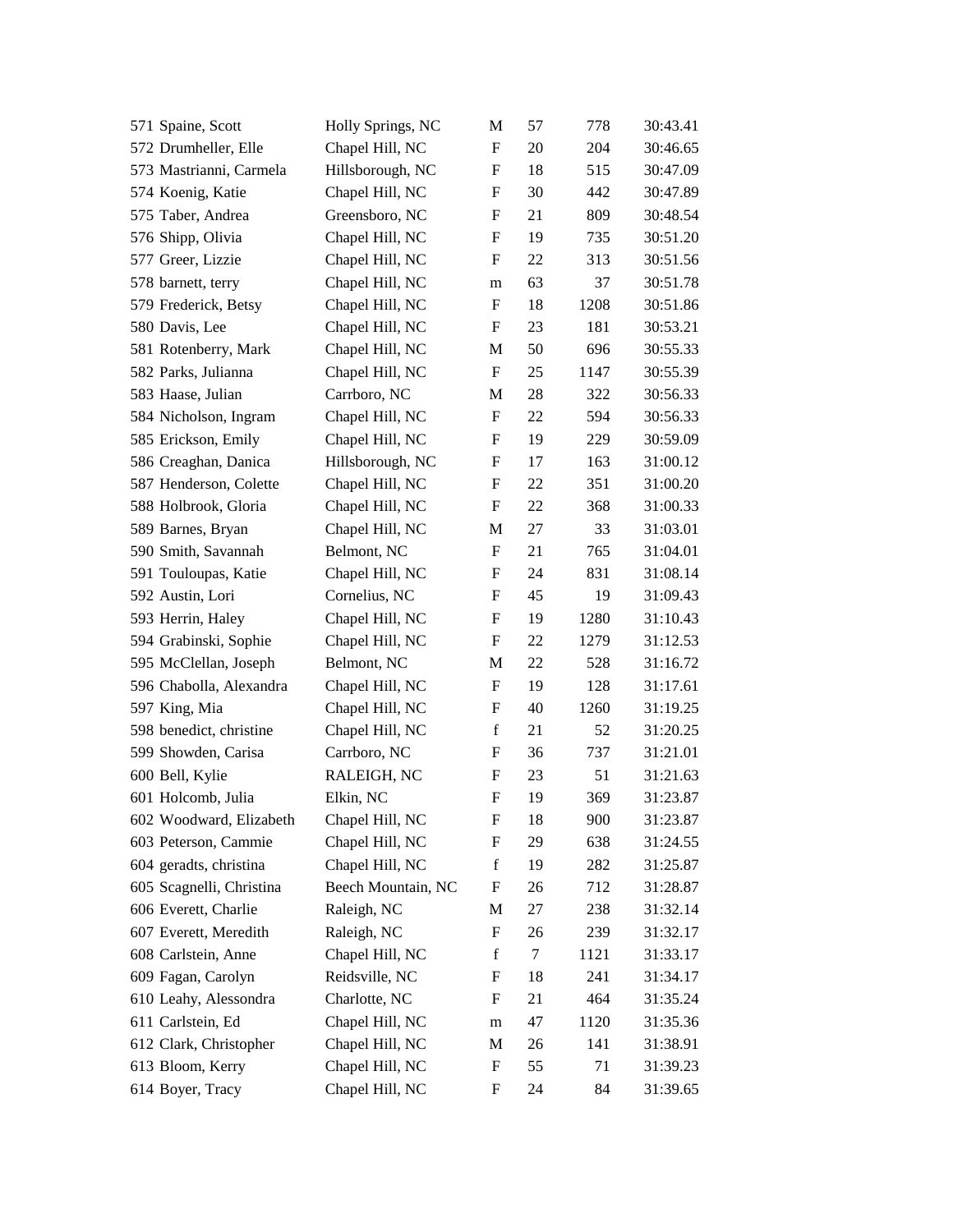| 615 Quigley, Patricia      | Burlington, NC    | $\boldsymbol{\mathrm{F}}$ | 37 | 655  | 31:41.02 |
|----------------------------|-------------------|---------------------------|----|------|----------|
| 616 Halvorson, Eric        | Chapel Hill, NC   | M                         | 39 | 1109 | 31:42.23 |
| 617 staley, sandy          | <b>GRAHAM, NC</b> | $\mathbf f$               | 41 | 783  | 31:45.92 |
| 618 martin, ashleigh       | <b>GRAHAM, NC</b> | $\mathbf f$               | 16 | 507  | 31:46.15 |
| 619 Credle, Murphy         | Durham, NC        | F                         | 10 | 167  | 31:48.15 |
| 620 Lyons, Erin            | Hillsborough, NC  | $\boldsymbol{\mathrm{F}}$ | 37 | 487  | 31:48.81 |
| 621 carson, virginia       | Chapel Hill, NC   | $\mathbf f$               | 59 | 124  | 31:49.48 |
| 622 Stephenson, Carly      | Chapel Hill, NC   | $\boldsymbol{\mathrm{F}}$ | 20 | 789  | 31:49.48 |
| 623 knox, beth ann         | Chapel Hill, NC   | $\mathbf f$               | 24 | 440  | 31:50.19 |
| 624 Chen, Anna             | Charlotte, NC     | $\boldsymbol{\mathrm{F}}$ | 19 | 135  | 31:51.48 |
| 625 stanton, jaime         | Chapel Hill, NC   | $\mathbf f$               | 18 | 784  | 31:51.61 |
| 626 McCann, Michael        | Dudley, NC        | M                         | 54 | 525  | 31:52.36 |
| 627 applefield, jim        | Wilmington, NC    | m                         | 62 | 14   | 31:53.02 |
| 628 Peacock, Allison       | Carrboro, NC      | F                         | 24 | 631  | 31:53.36 |
| 629 Simpson-Vos, Juliellen | Durham, NC        | F                         | 40 | 748  | 31:53.77 |
| 630 Marsh, Kelly           | Sanford, NC       | $\boldsymbol{\mathrm{F}}$ | 29 | 503  | 31:54.36 |
| 631 Hellinger, Christine   | Chapel Hill, NC   | F                         | 21 | 349  | 31:55.36 |
| 632 Ambrose, Rebecca       | Chapel Hill, NC   | $\boldsymbol{\mathrm{F}}$ | 21 | 9    | 31:55.36 |
| 633 Halvorson, Rebecca     | Chapel Hill, NC   | F                         | 34 | 325  | 31:55.39 |
| 634 Blayney, Elizabeth     | Chapel Hill, NC   | F                         | 21 | 67   | 31:56.36 |
| 635 Valenti, Mark          | Greensboro, NC    | M                         | 23 | 841  | 31:56.69 |
| 636 Kucera, Danielle       | Chapel Hill, NC   | $\boldsymbol{\mathrm{F}}$ | 22 | 448  | 31:57.36 |
| 637 Heinly, Claire         | Chapel Hill, NC   | $\boldsymbol{\mathrm{F}}$ | 9  | 347  | 32:01.95 |
| 638 lewis, jillian         | Elon, NC          | $\mathbf f$               | 10 | 473  | 32:05.81 |
| 639 Heinly, Craig          | Chapel Hill, NC   | M                         | 40 | 348  | 32:08.84 |
| 640 Petersen, Marjorie     | Chapel Hill, NC   | $\boldsymbol{\mathrm{F}}$ | 24 | 637  | 32:09.10 |
| 641 Knutson, Amanda        | chapel hill, nc   | F                         | 22 | 441  | 32:11.07 |
| 642 Carson, Becky          | Carrboro, NC      | $\boldsymbol{\mathrm{F}}$ | 24 | 123  | 32:12.64 |
| 643 Wagstaff, Meghan       | Chapel Hill, NC   | $\mathbf f$               | 19 | 1007 | 32:12.94 |
| 644 Caldwell, Summer       | Chapel Hill, NC   | F                         | 18 | 1223 | 32:13.03 |
| 645 Clark, Emily           | Carrboro, NC      | F                         | 25 | 142  | 32:16.85 |
| 646 keimig, andrew         | Chapel Hill, NC   | m                         | 22 | 425  | 32:16.97 |
| 647 Sebo, Stephanie        | Wilmington, NC    | $\boldsymbol{\mathrm{F}}$ | 26 | 722  | 32:16.97 |
| 648 peuquet, kelly         | Chapel Hill, NC   | $\mathbf f$               | 18 | 639  | 32:21.19 |
| 649 Scruggs, Haley         | Winston-Salem, NC | F                         | 18 | 721  | 32:22.38 |
| 650 taber, wesley          | columbia, SC      | M                         | 54 | 810  | 32:22.96 |
| 651 wilson, virginia       | Sanford, NC       | $\mathbf f$               | 18 | 895  | 32:23.38 |
| 652 Kelley, Lisalynn       | Durham, NC        | F                         | 33 | 426  | 32:25.38 |
| 653 Kassler, Laura         | Carrboro, NC      | $\mathbf f$               | 28 | 423  | 32:25.38 |
| 654 White, McKenna         | Whitsett, NC      | F                         | 12 | 878  | 32:25.38 |
| 655 Shockley, Rachel       | Chapel Hill, NC   | F                         | 27 | 736  | 32:27.38 |
| 656 young, allison         | Carrboro, NC      | $\mathbf f$               | 21 | 912  | 32:29.87 |
| 657 Gorman, Kelly          | Chapel Hill, NC   | $\mathbf f$               | 21 | 1132 | 32:31.53 |
| 658 Newman, Caroline       | Winston-Salem, NC | F                         | 20 | 590  | 32:32.53 |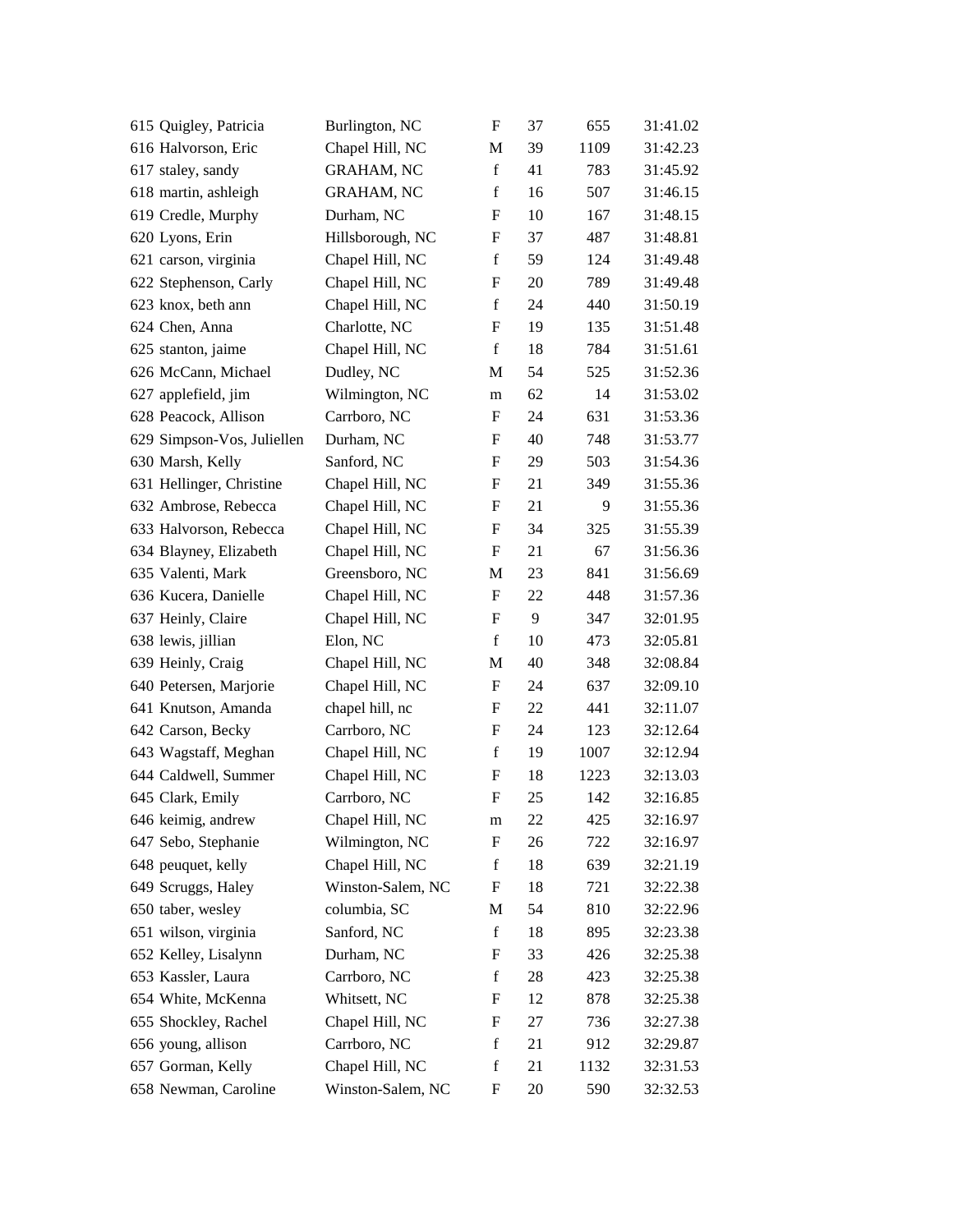| 659 Smith, Jason                              | Raleigh, NC       | M                         | 37      | 758  | 32:33.53 |
|-----------------------------------------------|-------------------|---------------------------|---------|------|----------|
| 660 Hennessey, Jaclyn                         | Chapel Hill, NC   | $\boldsymbol{\mathrm{F}}$ | 25      | 352  | 32:33.79 |
| 661 parks, andrea                             | Chapel Hill, NC   | $\mathbf f$               | 22      | 622  | 32:35.25 |
| 662 Britz, Liberty                            | Chapel Hill, NC   | F                         | 15      | 95   | 32:37.09 |
| 663 Fleishman, Lila                           | DURHAM, NC        | ${\rm F}$                 | 16      | 253  | 32:37.09 |
| 664 Newman, Dennis                            | winston-salem, nc | M                         | 55      | 591  | 32:38.23 |
| 665 Whitson, Malinda                          | Mebane, NC        | F                         | 44      | 880  | 32:39.09 |
| 666 mangum, mischa                            | Holly Springs, NC | $\mathbf f$               | 39      | 497  | 32:41.09 |
| 667 Robinson, Caroline                        | Carrboro, NC      | F                         | 19      | 678  | 32:42.09 |
| 668 Wertley-Rotenberry, Julia Chapel Hill, NC |                   | F                         | 38      | 872  | 32:48.73 |
| 669 Haliwa, Ilana                             | Chapel Hill, NC   | F                         | 19      | 323  | 32:50.61 |
| 670 Bailey, Jenna                             | Chapel Hill, NC   | F                         | 21      | 26   | 32:50.73 |
| 671 Givens, Matthew                           | Dublin, OH        | M                         | 19      | 289  | 32:51.02 |
| 672 White, Cassidy                            | Whitsett, NC      | F                         | $\,8\,$ | 876  | 32:51.17 |
| 673 Bullins, Stephanie                        | Chapel Hill, NC   | F                         | 19      | 106  | 32:51.43 |
| 674 boysel, heather                           | Burlington, NC    | $\mathbf f$               | 35      | 86   | 32:52.35 |
| 675 Farley, Richard                           | Charlotte, NC     | M                         | 52      | 245  | 32:52.47 |
| 676 Bennett, Cynthia                          | Elon, NC          | F                         | 45      | 53   | 32:52.47 |
| 677 hughes, raven                             | Burlington, NC    | $\mathbf f$               | 10      | 389  | 32:52.47 |
| 678 thorndyke, jordan                         | Chapel Hill, NC   | $\mathbf f$               | 21      | 823  | 32:53.13 |
| 679 Bader, Megan                              | Chapel Hill, NC   | F                         | 21      | 25   | 32:53.72 |
| 680 white, carmen                             | Whitsett, NC      | $\mathbf f$               | 37      | 875  | 32:54.16 |
| 681 McClellan, Elizabeth                      | Chapel Hill, NC   | F                         | 19      | 527  | 32:54.63 |
| 682 Parrish, Tracy                            | Chapel Hill, NC   | F                         | 32      | 624  | 32:55.51 |
| 683 Kight, John                               | Chapel Hill, NC   | M                         | 41      | 1263 | 33:00.04 |
| 684 Graham, Emily                             | Gardner, NC       | F                         | 21      | 306  | 33:01.06 |
| 685 Clement, Colleen                          | Fuquay-Varina, NC | F                         | 36      | 146  | 33:03.28 |
| 686 Novotny, Claire                           | Chapel Hill, NC   | F                         | 29      | 1145 | 33:04.01 |
| 687 Kanoy, Rick                               | winston-salem, nc | M                         | 60      | 420  | 33:08.55 |
| 688 Solitario, Christine                      | charlotte, nc     | $\boldsymbol{\mathrm{F}}$ | 20      | 773  | 33:09.93 |
| 689 menair, kristi                            | Chapel Hill, NC   | $\mathbf f$               | $22\,$  | 952  | 33:10.42 |
| 690 Schuster, Rebecca                         | Chapel Hill, NC   | F                         | 19      | 716  | 33:11.92 |
| 691 Solitario, Elizabeth                      | charlotte, nc     | F                         | 17      | 774  | 33:13.92 |
| 692 Middleton, Mark                           | Durham, NC        | M                         | 41      | 546  | 33:15.08 |
| 693 Bertram, Betsy                            | Efland, NC        | F                         | 17      | 57   | 33:17.89 |
| 694 hiskey, arlea                             | Hillsborough, NC  | $\mathbf f$               | 15      | 364  | 33:18.89 |
| 695 Devetski, Mandy                           | Chapel Hill, NC   | ${\rm F}$                 | 15      | 1226 | 33:19.77 |
| 696 Carroll, Katie                            | Chapel Hill, NC   | F                         | 22      | 1205 | 33:20.89 |
| 697 STUTTS, JULIE                             | Rocky Mount, NC   | F                         | 35      | 801  | 33:23.98 |
| 698 Leach, Eric                               | Durham, NC        | M                         | 34      | 463  | 33:25.35 |
| 699 Corcoran, Jamie                           | Chapel Hill, NC   | $\boldsymbol{\mathrm{F}}$ | 21      | 158  | 33:26.98 |
| 700 Braxton, Matt                             | Chapel Hill, NC   | M                         | 11      | 1212 | 33:26.98 |
| 701 Richardson, Becky                         | Bear Creek, NC    | F                         | 26      | 673  | 33:27.27 |
| 702 Ogle, Jennifer                            | Durham, NC        | ${\rm F}$                 | 34      | 606  | 33:27.98 |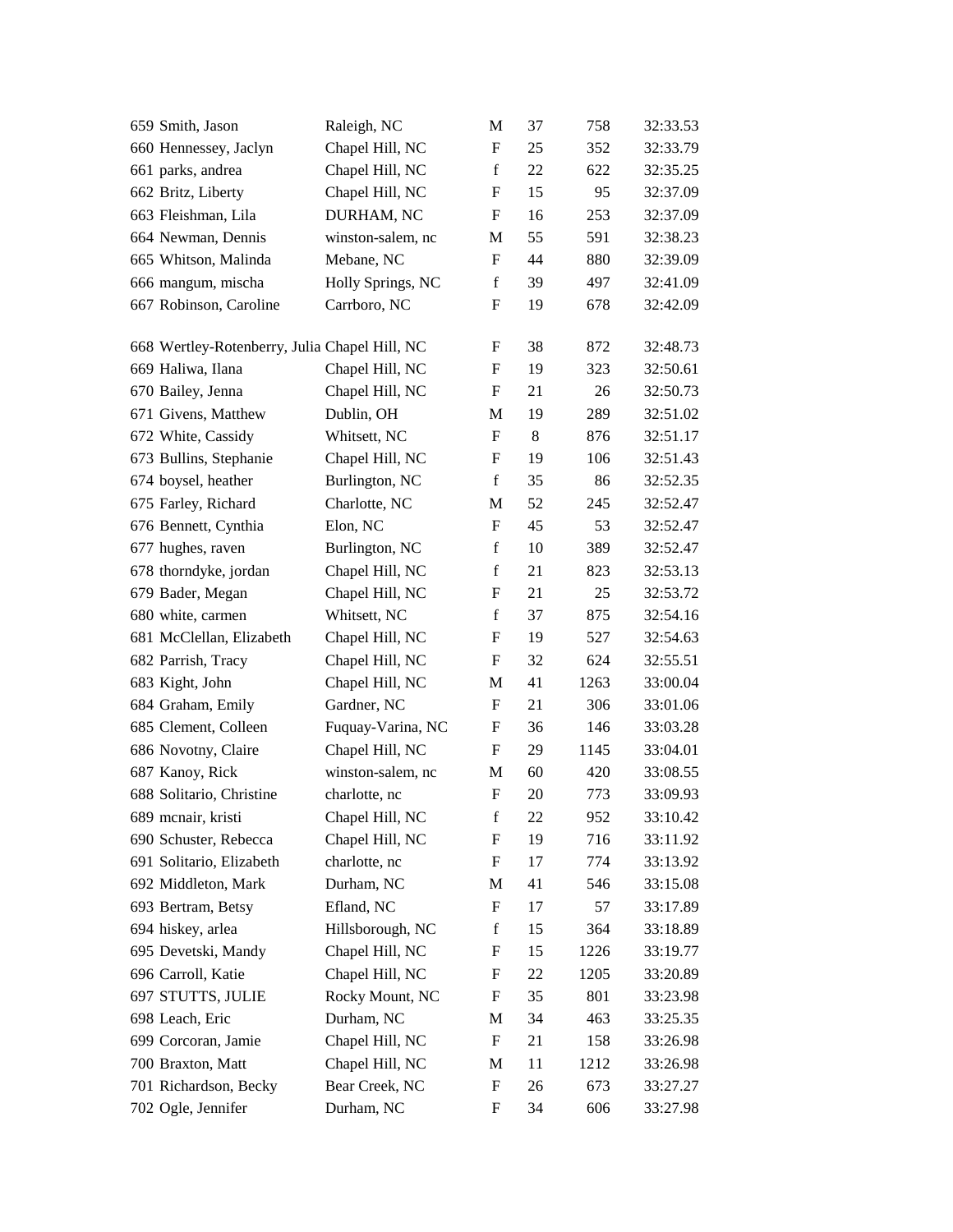| 703 Grahn, Melissa     | Cary, NC          | $\mathbf{F}$              | 34 | 308  | 33:29.98 |
|------------------------|-------------------|---------------------------|----|------|----------|
| 704 Brodeur, Anna      | Durham, NC        | $\mathbf F$               | 34 | 96   | 33:29.98 |
| 705 Jacobson, Valerie  | Durham, NC        | $\mathbf{F}$              | 29 | 404  | 33:30.98 |
| 706 Smith, Sarah       | Charlotte, NC     | F                         | 18 | 764  | 33:35.48 |
| 707 hounshell, liz     | Raleigh, NC       | $\mathbf f$               | 48 | 380  | 33:36.48 |
| 708 Bloomfield, Diana  | Raleigh, NC       | $\boldsymbol{F}$          | 57 | 73   | 33:37.48 |
| 709 dupre, sarah       | Chapel Hill, NC   | $\mathbf f$               | 21 | 209  | 33:42.48 |
| 710 reid, anne collier | Chapel Hill, NC   | $\mathbf f$               | 20 | 669  | 33:49.75 |
| 711 Marsland, Emily    | Chapel Hill, NC   | F                         | 21 | 505  | 33:54.56 |
| 712 bauers, erienne    | Chapel Hill, NC   | $\mathbf f$               | 20 | 41   | 33:54.70 |
| 713 williams, eric     | Chapel Hill, NC   | m                         | 21 | 889  | 33:54.77 |
| 714 Lawrence, Rick     | Chapel Hill, NC   | M                         | 20 | 461  | 33:55.56 |
| 715 Barnes, Sarah      | Chapel Hill, NC   | $\mathbf f$               | 20 | 998  | 33:56.56 |
| 716 Shearin, Mary      | Greensboro, NC    | F                         | 46 | 731  | 33:56.85 |
| 717 Cheaney, Sarah     | Chapel Hill, NC   | $\mathbf f$               | 20 | 997  | 33:58.48 |
| 718 Grannan, Nick      | Clayton, NC       | M                         | 28 | 309  | 34:04.13 |
| 719 deSerres, Amanda   | Clayton, NC       | F                         | 27 | 192  | 34:07.26 |
| 720 Bierenga, Janelle  | Durham, NC        | F                         | 30 | 60   | 34:08.84 |
| 721 Stefanick, David   | Raleigh, NC       | M                         | 18 | 785  | 34:10.67 |
| 722 DeMaria, Megan     | Chapel Hill, NC   | F                         | 20 | 189  | 34:11.67 |
| 723 Southerland, Jeff  | Raleigh, NC       | M                         | 35 | 777  | 34:24.64 |
| 724 Lorenzen, Amy      | Raleigh, NC       | F                         | 38 | 484  | 34:27.00 |
| 725 Stein, Heather     | Raleigh, NC       | F                         | 20 | 788  | 34:27.64 |
| 726 Sullivan, Melanie  | Chapel Hill, NC   | F                         | 38 | 968  | 34:29.50 |
| 727 yow, sharon        | Haw River, NC     | $\mathbf f$               | 44 | 914  | 34:30.99 |
| 728 motteler, carla    | Durham, NC        | $\mathbf f$               | 30 | 576  | 34:36.50 |
| 729 Garrison, Gail     | Hickory, NC       | F                         | 47 | 273  | 34:37.63 |
| 730 White, Kylie       | Durham, NC        | F                         | 25 | 877  | 34:38.27 |
| 731 Dodson, Alexandra  | Chapel Hill, NC   | F                         | 25 | 199  | 34:41.36 |
| 732 Wallace, Sallie    | Chapel Hill, NC   | $\boldsymbol{F}$          | 22 | 855  | 34:43.36 |
| 733 Morgan, Elizabeth  | Chapel Hill, NC   | $\mathbf f$               | 19 | 1124 | 34:46.36 |
| 734 Austin, Michelle   | Cornelius, NC     | F                         | 18 | 20   | 34:47.36 |
| 735 Pride, Ashley      | Raleigh, NC       | F                         | 26 | 648  | 34:50.34 |
| 736 Blomquist, Angela  | Raleigh, NC       | F                         | 28 | 69   | 34:50.36 |
| 737 Hudson, Tara       | <b>GRAHAM, NC</b> | F                         | 31 | 387  | 34:51.41 |
| 738 Barnes, Glenn      | <b>GRAHAM, NC</b> | M                         | 32 | 36   | 34:52.41 |
| 739 Wayson, Jennifer   | Durham, NC        | F                         | 44 | 866  | 34:53.41 |
| 740 Parsons, John      | Pittsboro, NC     | M                         | 45 | 625  | 34:56.24 |
| 741 Parsons, Robert    | Pittsboro, NC     | M                         | 65 | 626  | 34:56.42 |
| 742 Meeler, Hannah     | Chapel Hill, NC   | $\boldsymbol{\mathrm{F}}$ | 18 | 542  | 35:00.67 |
| 743 Sullivan, Shawn    | Chapel Hill, NC   | M                         | 39 | 969  | 35:03.05 |
| 744 Skrzynia, Cecile   | Chapel Hill, NC   | $\boldsymbol{F}$          | 62 | 753  | 35:05.75 |
| 745 LeCroy, Caitlin    | Chapel Hill, NC   | F                         | 24 | 466  | 35:08.10 |
| 746 Hankin, Jennifer   | Raleigh, NC       | F                         | 20 | 330  | 35:08.80 |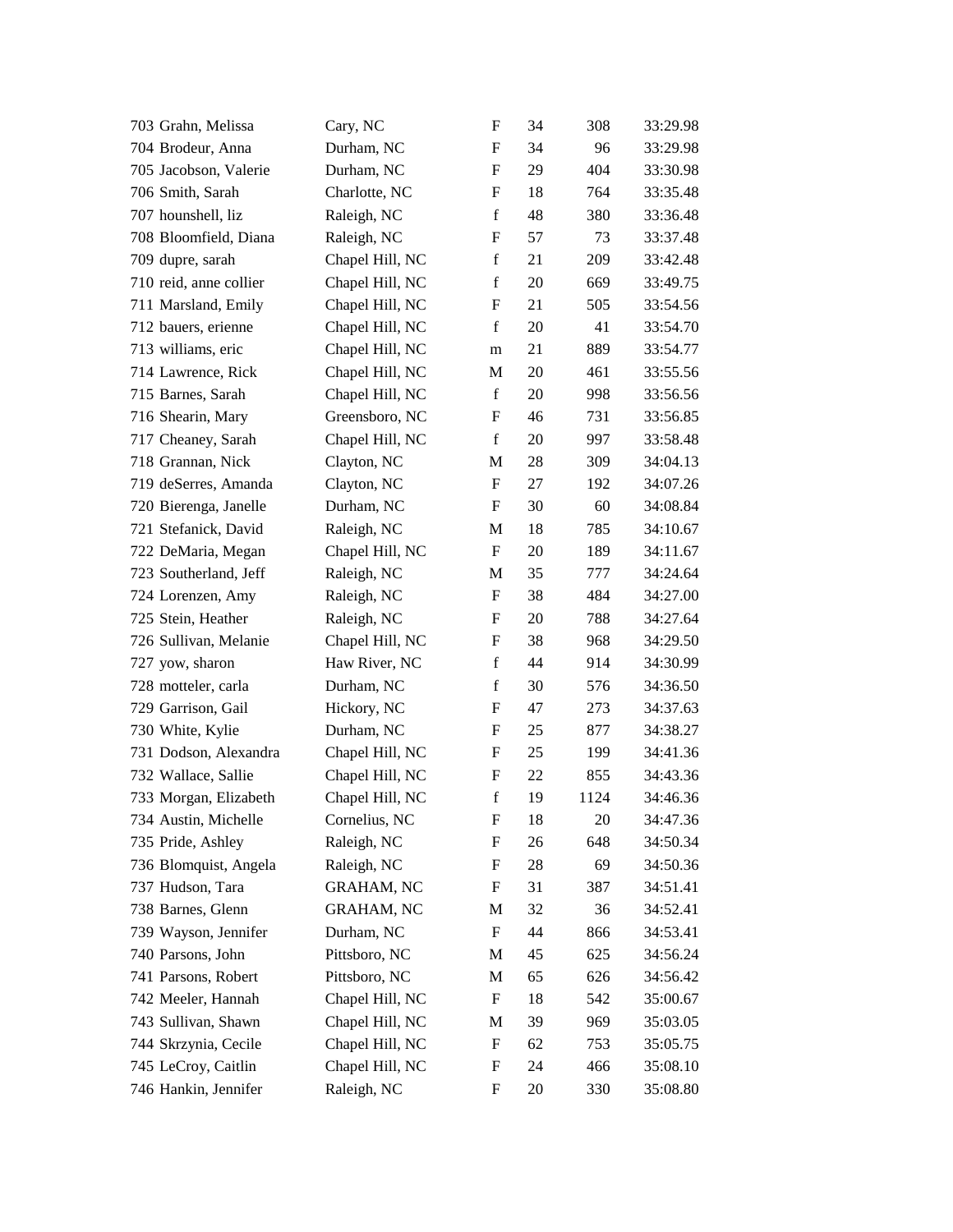| 747 Maleki Fischbach, Mehrna Chapel Hill, NC |                       | F                         | 39 | 493  | 35:09.76 |
|----------------------------------------------|-----------------------|---------------------------|----|------|----------|
| 748 Nystrom, Hannah                          | Chapel Hill, NC       | ${\bf F}$                 | 19 | 603  | 35:10.19 |
| 749 Bell, Joanna                             | Chapel Hill, NC       | ${\bf F}$                 | 21 | 50   | 35:11.12 |
| 750 mccoy, kary                              | Chapel Hill, NC       | $\mathbf f$               | 21 | 966  | 35:12.50 |
| 751 jiang, linda                             | Chapel Hill, NC       | $\mathbf f$               | 21 | 927  | 35:18.84 |
| 752 walker, jeffrey                          | Durham, NC            | m                         | 21 | 925  | 35:19.84 |
| 753 Setaro, Jennifer                         | Fuquay-Varina, NC     | F                         | 22 | 725  | 35:19.84 |
| 754 Conrad, Alec                             | Chapel Hill, NC       | M                         | 13 | 153  | 35:23.84 |
| 755 bozynski, mark                           | Chapel Hill, NC       | m                         | 49 | 87   | 35:27.64 |
| 756 Conrad, Larry                            | Chapel Hill, NC       | M                         | 61 | 154  | 35:28.56 |
| 757 Forman, Tony                             | Greensboro, NC        | М                         | 13 | 258  | 35:33.00 |
| 758 Bolick, Cheryl                           | Chapel Hill, NC       | F                         | 36 | 1214 | 35:41.00 |
| 759 Brewer, Kelly                            | Chapel Hill, NC       | ${\bf F}$                 | 23 | 93   | 35:48.97 |
| 760 Rodenbough, Anna                         | Chapel Hill, NC       | F                         | 22 | 685  | 35:50.54 |
| 761 Norman, Margaret                         | Chapel Hill, NC       | ${\bf F}$                 | 43 | 1148 | 35:50.80 |
| 762 Clem, Sarah                              | Chapel Hill, NC       | F                         | 23 | 1211 | 35:51.09 |
| 763 Clem, Rachel                             | Chapel Hill, NC       | F                         | 20 | 1210 | 35:52.12 |
| 764 read, emily                              | Lincolnton, NC        | $\mathbf f$               | 54 | 664  | 35:52.89 |
| 765 Lawrence, Grace                          | Raleigh, NC           | F                         | 47 | 460  | 35:58.70 |
| 766 Francis, Aaron                           | Chapel Hill, NC       | $\mathbf{M}$              | 21 | 259  | 35:59.39 |
| 767 Gerhard, Chelsea                         | Chapel Hill, NC       | F                         | 20 | 284  | 35:59.81 |
| 768 garcia, emma                             | Sanford, NC           | f                         | 24 | 272  | 36:09.71 |
| 769 garcia, barbara                          | Sanford, NC           | $\mathbf f$               | 59 | 271  | 36:10.03 |
| 770 Lee, Kelly                               | Chapel Hill, NC       | F                         | 19 | 1215 | 36:12.10 |
| 771 Sander, M                                | Durham, NC            | $\boldsymbol{\mathrm{F}}$ | 33 | 706  | 36:13.63 |
| 772 Fynn, Nicola                             | Durham, NC            | F                         | 30 | 266  | 36:13.97 |
| 773 Blakey, Shannon                          | Chapel Hill, NC       | F                         | 19 | 66   | 36:14.78 |
| 774 greene, linnie                           | Durham, NC            | $\mathbf f$               | 19 | 312  | 36:15.78 |
| 775 thomas, megan                            | <b>BURLINGTON, NC</b> | $\mathbf f$               | 30 | 417  | 36:16.78 |
| 776 kight, emily claire                      | Burlington, NC        | $\mathbf f$               | 9  | 431  | 36:17.78 |
| 777 Couturier, Rachel                        | <b>GRAHAM, NC</b>     | F                         | 38 | 160  | 36:19.78 |
| 778 estes, amy                               | Matthews, NC          | $\mathbf f$               | 24 | 234  | 36:19.78 |
| 779 Mazzocchi, Seton                         | Chapel Hill, NC       | F                         | 19 | 524  | 36:21.78 |
| 780 Raynor, Aaron                            | Chapel Hill, NC       | M                         | 18 | 662  | 36:21.97 |
| 781 godfrey, stephanie                       | Sanford, NC           | $\mathbf f$               | 35 | 292  | 36:25.16 |
| 782 Townsend, Patricia                       | Raleigh, NC           | F                         | 38 | 832  | 36:25.82 |
| 783 Forman, Anthony                          | Greensboro, NC        | M                         | 49 | 256  | 36:27.28 |
| 784 Zeng, Jiemin                             | CARY, NC              | F                         | 21 | 917  | 36:37.79 |
| 785 LeRoy, Matt                              | Carrboro, NC          | M                         | 33 | 469  | 36:40.68 |
| 786 LeRoy, Sarah                             | Carrboro, NC          | F                         | 30 | 470  | 36:42.05 |
| 787 Plummer, Rachel                          | Fayetteville, NC      | F                         | 20 | 645  | 36:46.05 |
| 788 Plummer, Ashlee                          | Fayetteville, NC      | F                         | 19 | 644  | 36:47.05 |
| 789 Dinsmore, Katie                          | Durham, NC            | F                         | 28 | 197  | 36:48.05 |
| 790 Chan, Stephen                            | Carrboro, NC          | M                         | 35 | 129  | 36:57.42 |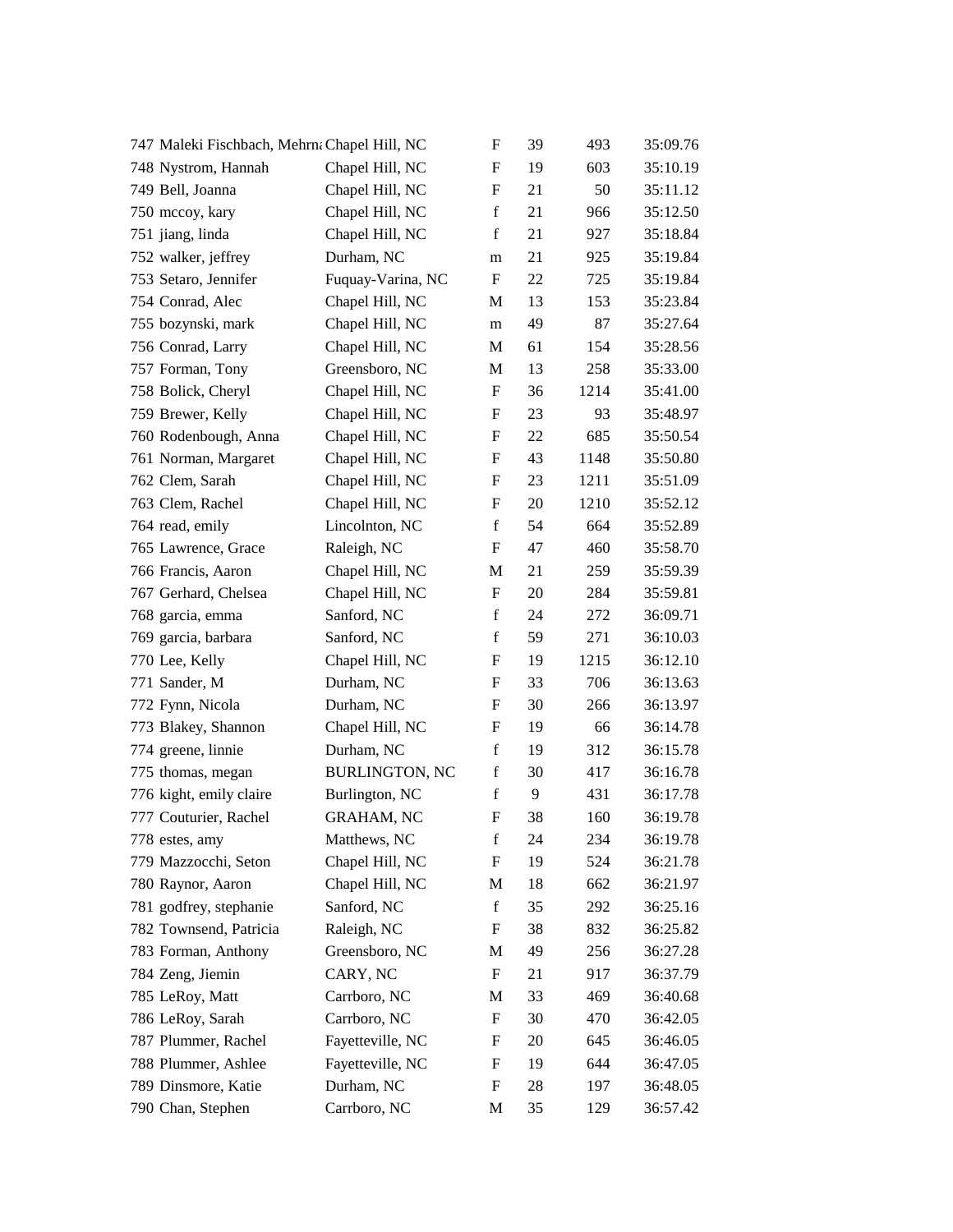| 791 Ritter, Lindsey     | Carrboro, NC          | F           | 26 | 675  | 36:58.82 |
|-------------------------|-----------------------|-------------|----|------|----------|
| 792 Young, Megan        | Durham, NC            | F           | 28 | 980  | 37:01.82 |
| 793 Summers, Will       | Chapel Hill, NC       | m           | 29 | 981  | 37:02.82 |
| 794 lyu, andrew         | Durham, NC            | m           | 21 | 928  | 37:02.82 |
| 795 O'Connell, Kaela    | Chapel Hill, NC       | F           | 28 | 1146 | 37:07.82 |
| 796 Arvik, Beth         | Chapel Hill, NC       | $\mathbf f$ | 38 | 1131 | 37:09.82 |
| 797 Sloan, Katherine    | Chapel Hill, NC       | F           | 25 | 755  | 37:12.72 |
| 798 Burditt, Cara       | Chapel Hill, NC       | F           | 25 | 107  | 37:12.78 |
| 799 Medina, Emilo       | Chapel Hill, NC       | М           | 30 | 1155 | 37:14.72 |
| 800 Marrufo, Maria      | Chapel Hill, NC       | F           | 29 | 1156 | 37:14.72 |
| 801 Gooding, Gretchen   | Carrboro, NC          | F           | 26 | 300  | 37:15.72 |
| 802 schwartx, Alyssa    | Raleigh, NC           | F           | 19 | 717  | 37:22.85 |
| 803 Pass, Doug          | Swampscott, MA        | M           | 19 | 627  | 37:23.72 |
| 804 Rossitch, Katie     | Durham, NC            | F           | 20 | 694  | 37:23.72 |
| 805 gilbert, amy        | Chapel Hill, NC       | $\mathbf f$ | 19 | 964  | 37:24.72 |
| 806 Beal, Jason         | Raleigh, NC           | M           | 23 | 42   | 37:26.56 |
| 807 Karageorge, Nancy   | Chapel Hill, NC       | F           | 21 | 422  | 37:31.56 |
| 808 xu, julian          | DURHAM, NC            | m           | 21 | 926  | 37:31.56 |
| 809 Grohoski, Stephanie | Chapel Hill, NC       | F           | 26 | 314  | 37:42.56 |
| 810 Everett, Regina     | Raleigh, NC           | F           | 24 | 240  | 37:44.56 |
| 811 Gurley, Dustin      | Goldsboro, NC         | M           | 22 | 317  | 37:44.56 |
| 812 Randall, Max        | Chapel Hill, NC       | М           | 10 | 658  | 37:45.56 |
| 813 Hodshon, Deborah    | Cary, NC              | $\mathbf F$ | 44 | 365  | 37:50.56 |
| 814 Beeson, Melissa     | <b>BURLINGTON, NC</b> | F           | 26 | 47   | 37:52.56 |
| 815 Elmore, Ellen       | Chapel Hill, NC       | F           | 18 | 226  | 37:53.56 |
| 816 metcalf, mary       | Chapel Hill, NC       | $\mathbf f$ | 45 | 999  | 37:54.56 |
| 817 Simmons, E.K.       | Raleigh, NC           | F           | 50 | 741  | 38:00.56 |
| 818 Quick, Elizabeth    | Hillsborough, NC      | F           | 52 | 653  | 38:03.56 |
| 819 Quick, Kelly        | Hillsborough, NC      | F           | 22 | 654  | 38:06.56 |
| 820 Jones, Ben          | Chapel Hill, NC       | M           | 32 | 1262 | 38:06.56 |
| 821 Thomas, Libby       | Chapel Hill, NC       | F           | 53 | 822  | 38:07.56 |
| 822 McLendon, Amber     | Chapel Hill, NC       | f           | 26 | 1130 | 38:13.56 |
| 823 Owen, Christina     | Apex, NC              | F           | 30 | 616  | 38:18.56 |
| 824 teague, jordan      | Chapel Hill, NC       | $\mathbf f$ | 20 | 817  | 38:20.56 |
| 825 Beard, Annie        | Chapel Hill, NC       | f           | 7  | 982  | 38:24.40 |
| 826 Barnes, George      | Chapel Hill, NC       | M           | 47 | 1203 | 38:24.56 |
| 827 Murphy, Mandy       | Chapel Hill, NC       | $\mathbf f$ | 37 | 983  | 38:25.56 |
| 828 butts, paige        | Elon, NC              | $\mathbf f$ | 10 | 110  | 38:26.43 |
| 829 clark, katie        | Burlington, NC        | $\mathbf f$ | 9  | 143  | 38:30.43 |
| 830 Tatum, Kendrick     | Durham, NC            | F           | 46 | 816  | 38:41.22 |
| 831 Barnes, Eliza       | Raleigh, NC           | F           | 17 | 35   | 38:41.43 |
| 832 Bonstein, Jay       | Chapel Hill, NC       | M           | 11 | 1266 | 38:47.43 |
| 833 hauner, kailea      | Burlington, NC        | $\mathbf f$ | 9  | 342  | 38:49.43 |
| 834 inman, kala janae   | Burlington, NC        | $\mathbf f$ | 9  | 399  | 38:50.43 |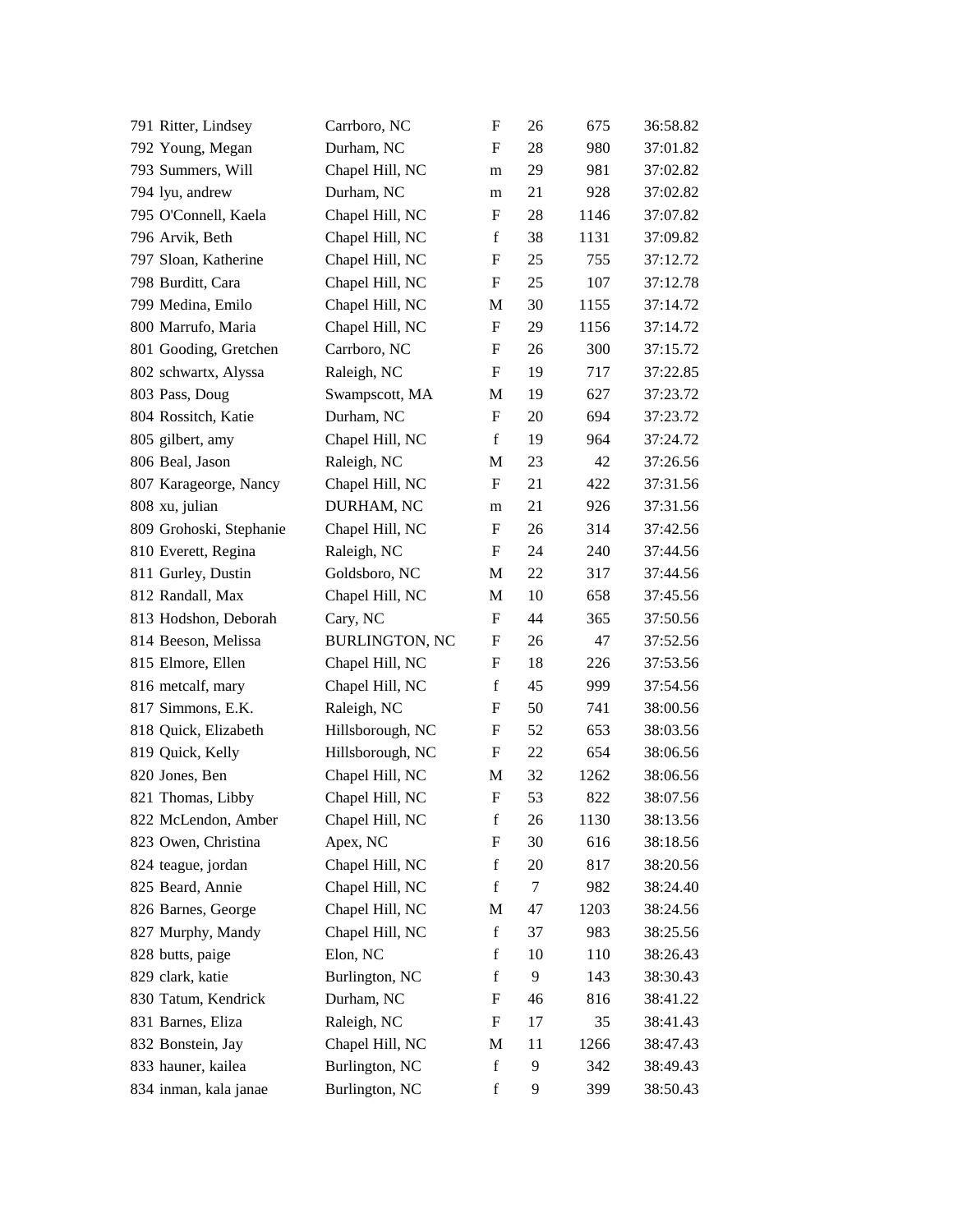| 835 johnson, sydney       | Elon, NC              | $\mathbf f$               | 9  | 412  | 39:02.43 |
|---------------------------|-----------------------|---------------------------|----|------|----------|
| 836 Locke, Elizabeth      | Chapel Hill, NC       | $\boldsymbol{F}$          | 20 | 1403 | 39:02.43 |
| 837 Foley, Emily          | Durham, NC            | $\boldsymbol{F}$          | 25 | 255  | 39:03.11 |
| 838 Benton, Maria         | Chapel Hill, NC       | F                         | 38 | 1228 | 39:23.13 |
| 839 Credle, Bailey        | Durham, NC            | $\boldsymbol{\mathrm{F}}$ | 7  | 165  | 39:33.13 |
| 840 Credle, Hunter        | Durham, NC            | M                         | 38 | 166  | 39:33.13 |
| 841 Manturuk, Beth        | Chapel Hill, NC       | $\mathbf F$               | 9  | 499  | 39:48.13 |
| 842 Manturuk, Tristan     | Chapel Hill, NC       | M                         | 12 | 501  | 39:49.13 |
| 843 Muller, Eleonora      | Hillsborough, NC      | F                         | 17 | 578  | 39:49.13 |
| 844 LeChot, Catherine     | Princeton, NC         | F                         | 24 | 465  | 39:50.13 |
| 845 Yeh, Elaine           | Chapel Hill, NC       | $\boldsymbol{\mathrm{F}}$ | 52 | 909  | 40:05.20 |
| 846 sigmon, ashley        | Chapel Hill, NC       | $\mathbf f$               | 22 | 739  | 40:11.20 |
| 847 Mays, Emily           | Greensboro, NC        | $\boldsymbol{\mathrm{F}}$ | 26 | 521  | 40:13.20 |
| 848 edwards, kayla        | Burlington, NC        | $\mathbf f$               | 10 | 222  | 40:15.20 |
| 849 Verdaasdonk, Jolien   | Durham, NC            | $\boldsymbol{\mathrm{F}}$ | 25 | 845  | 40:19.20 |
| 850 Robinson, Marena      | Clemmons, NC          | $\boldsymbol{\mathrm{F}}$ | 13 | 682  | 40:22.20 |
| 851 Miller, Mary          | Chapel Hill, NC       | F                         | 21 | 551  | 40:25.20 |
| 852 Guthrie, Jillena      | Asheville, NC         | $\boldsymbol{F}$          | 32 | 319  | 40:25.20 |
| 853 White, Mike           | Whitsett, NC          | M                         | 41 | 879  | 40:26.20 |
| 854 Colville, Donella     | Durham, NC            | $\boldsymbol{\mathrm{F}}$ | 37 | 151  | 40:26.20 |
| 855 Hemmerdinger, Katrina | Hillsborough, NC      | $\boldsymbol{\mathrm{F}}$ | 44 | 350  | 40:26.88 |
| 856 Brann, Kathryn        | Warsaw, VA            | F                         | 23 | 88   | 40:28.09 |
| 857 mclaughlin, shana     | <b>BURLINGTON, NC</b> | $\mathbf f$               | 29 | 535  | 40:30.09 |
| 858 parks, miranda        | Elon, NC              | $\mathbf f$               | 10 | 623  | 40:31.09 |
| 859 Boswell, Stella       | Chapel Hill, NC       | F                         | 41 | 82   | 40:33.44 |
| 860 Norton, Marcus        | Laurel Hill, NC       | M                         | 20 | 601  | 41:23.72 |
| 861 Arizmendi, Cara       | Chapel Hill, NC       | F                         | 18 | 16   | 41:24.72 |
| 862 Smith, Paige          | Chapel Hill, NC       | $\boldsymbol{\mathrm{F}}$ | 18 | 761  | 41:29.72 |
| 863 Umminger, Bruce       | Chapel Hill, NC       | m                         | 68 | 979  | 41:32.72 |
| 864 Morgan, Joyce         | Greensboro, NC        | F                         | 50 | 571  | 41:57.72 |
| 865 Gallareta, Thomas     | Chapel Hill, NC       | M                         | 28 | 1282 | 42:00.72 |
| 866 Shafer, Paul          | Durham, NC            | М                         | 26 | 726  | 42:02.56 |
| 867 Manturuk, Kim         | Chapel Hill, NC       | F                         | 37 | 500  | 42:09.39 |
| 868 Scott, Amy            | Raleigh, NC           | F                         | 29 | 719  | 42:52.43 |
| 869 Gallagher, Sandy      | Wilmington, NC        | F                         | 60 | 269  | 43:21.83 |
| 870 Jacobson, Jason       | Durham, NC            | M                         | 29 | 403  | 43:25.30 |
| 871 Gallagher, Ed         | Wilmington, NC        | M                         | 61 | 267  | 43:26.63 |
| 872 Murchison, Gracie     | Charlotte, NC         | $\boldsymbol{\mathrm{F}}$ | 20 | 581  | 43:27.63 |
| 873 Murchison, Meredith   | Charlotte, NC         | F                         | 18 | 583  | 43:41.47 |
| 874 Murchison, Lynne      | Charlotte, NC         | F                         | 52 | 582  | 43:41.47 |
| 875 hatwell, caroline     | Chapel Hill, NC       | $\mathbf f$               | 24 | 341  | 44:05.48 |
| 876 Samuels, Fleming      | Chapel Hill, NC       | F                         | 35 | 705  | 44:09.28 |
| 877 Farley, Cindy         | Charlotte, NC         | F                         | 53 | 243  | 44:27.28 |
| 878 Willever, Kathryn     | Raleigh, NC           | F                         | 39 | 887  | 45:02.97 |